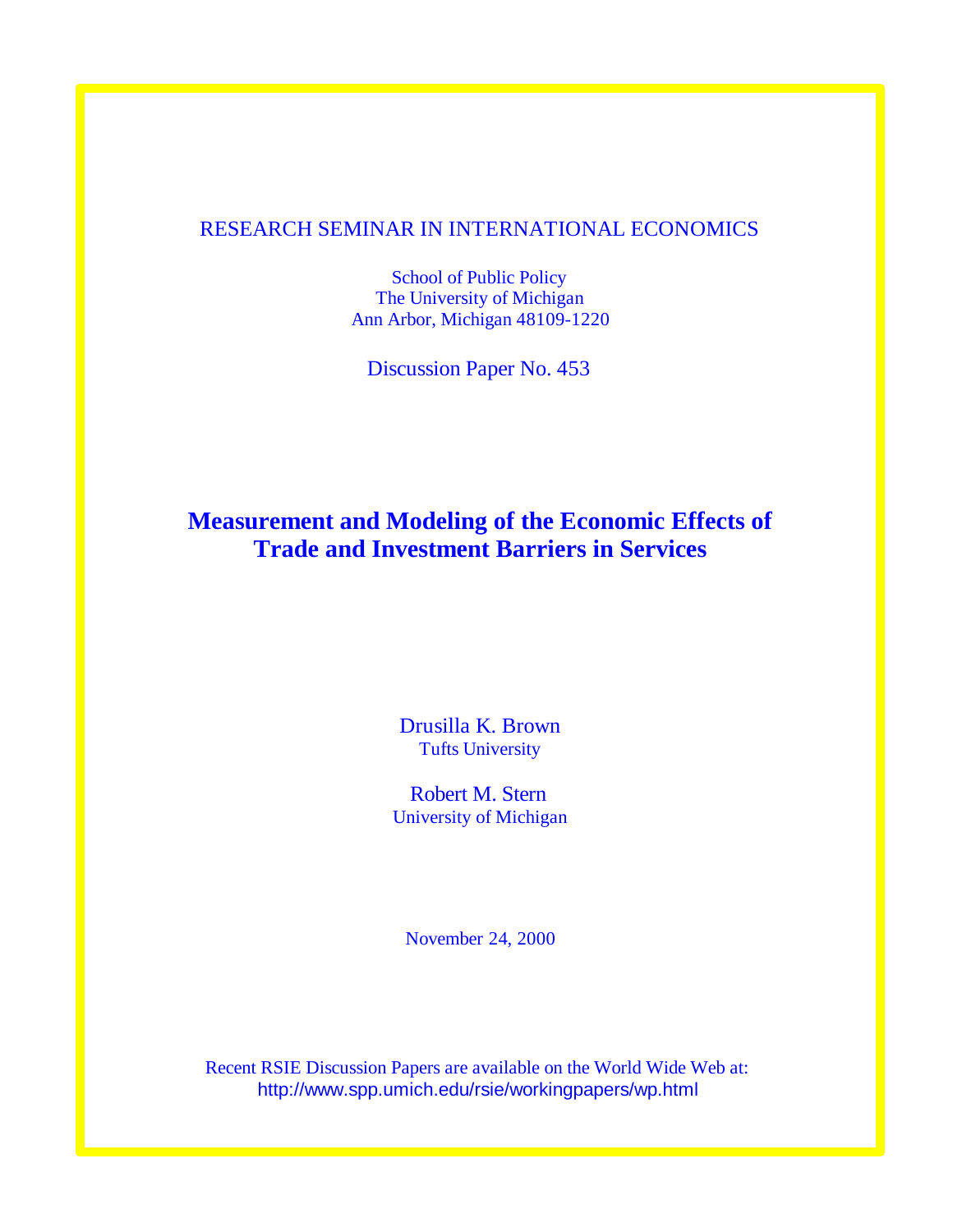#### **Measurement and Modeling of the Economic Effects of Trade and Investment Barriers in Services**

### **Drusilla K. Brown, Tufts University Robert M. Stern, University of Michigan**

#### **Abstract**

In this paper, we adapt the latest version of the Michigan Model of World Production and Trade to incorporate cross-border services trade and foreign direct investment (FDI). Firms are taken to be monopolistically competitive. Each firm produces products differentiated by the original R&D that defines the basic product and by location of production. Each firm faces a fixed cost in the country where production occurs, and sets an optimal mark-up for sales from each location. Firms locate production for export or for local consumption depending on the type of barriers faced. Barriers to trade in services take the form of an additional cost of employing variable capital and labor. We report the impact on welfare, trade, factor prices, sectoral output, economies of scale, and activities of multinationals following the introduction of national treatment of multinational firms in all countries.

November 24, 2000

Address correspondence to:

Robert M. Stern Gerald R. Ford School of Public Policy University of Michigan Ann Arbor, MI 48109-1220

Tel. 734-764-2373 FAX 810-277-4102 E-Mail rmstern@umich.edu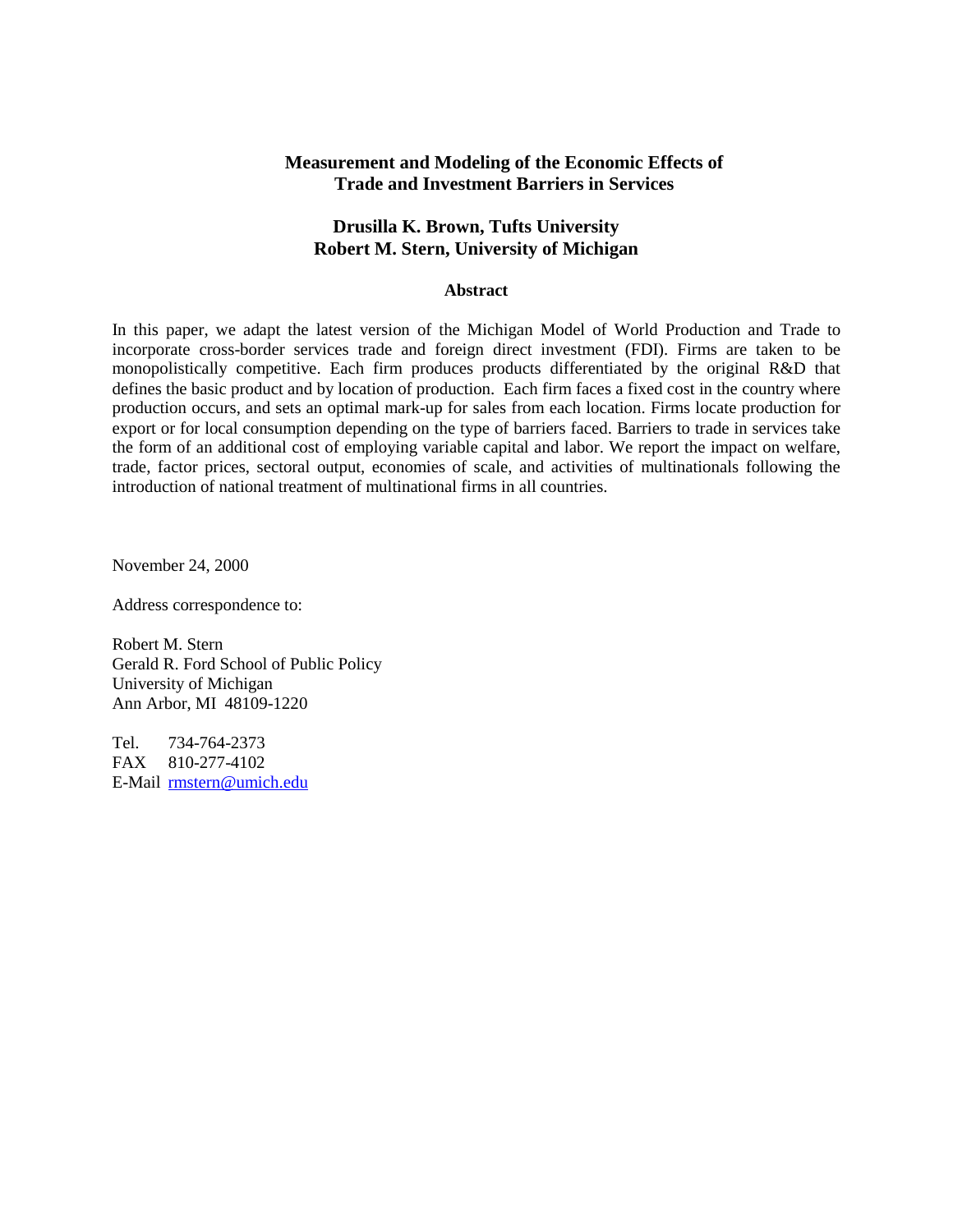#### **Measurement and Modeling of the Economic Effects of Trade and Investment Barriers in Services\***

#### **I. Introduction**

 In this paper, we adapt the latest version of the Michigan Model of World Production and Trade to incorporate relationships and data for cross-border services trade and foreign direct investment (FDI) in the major developed and developing countries subsumed in the model's structure and database. Our objective is to conduct some model simulations to assess the economic effects of the reduction/removal of existing services trade and FDI barriers. It is hoped that our computational analysis will be useful as a first cut to provide guidance and rationale for the liberalization of services barriers that will be addressed in the ongoing WTO multilateral services negotiations.

 The paper is structured as follows. In Section II, we discuss a number of salient issues that arise in the measurement of barriers to services trade and FDI. Alternative approaches to the modeling and analysis of these barriers and their reduction/removal are discussed in Section III. With this as background, we present in Section IV details of the adaptation of our Michigan Model of World Production and Trade that is to be used for computational and analytical purposes. The data, parameters, and solution procedure of the model are discussed in Section V. In Section VI, we outline the modeling scenarios for liberalization of existing services trade and FDI barriers and present and discuss our computational results. Our conclusions and policy implications are indicated in Section VII.

#### **II. Measurement of Barriers to Trade in Services and FDI1**

Given the fact that international trade in services has been increasing significantly in recent decades and now is equal to about 20 percent of global merchandise trade, it is obviously important to consider the barriers that affect services trade and issues of measurement of these barriers. There has been similarly an increasing amount of foreign direct investment (FDI) in both goods and services sectors in

 <sup>\*</sup> We wish to thank Philippa Dee, Bernard Hoekman, and Susan Stone for helpful comments and providing data, Alan Deardorff for modeling suggestions, Soraphol Tulayasathien for research assistance, and Judith Jackson for typing and editorial assistance.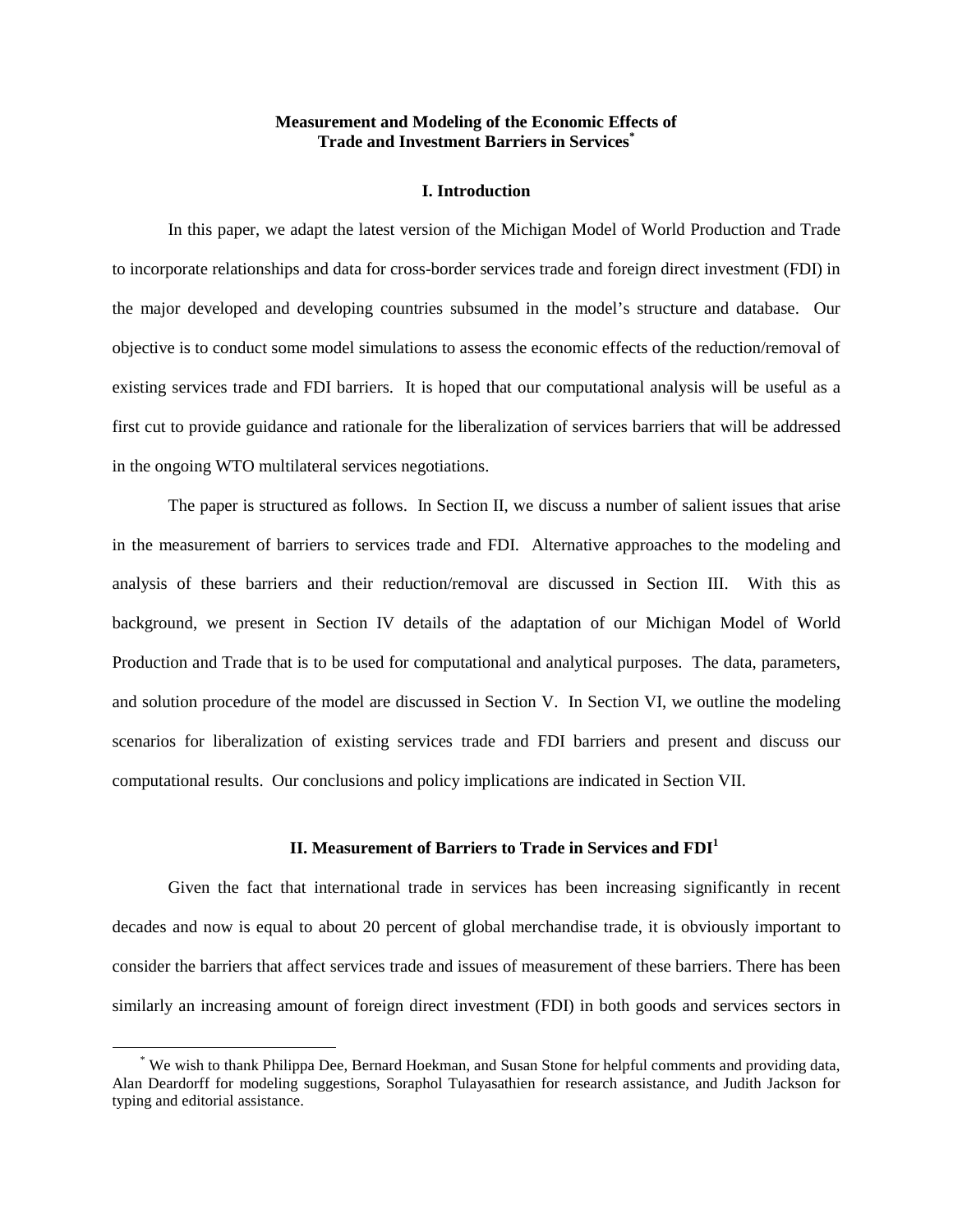and between advanced and developing countries. FDI is subject to a variety of barriers as well and thus merits attention in its own right.

#### **Characteristics and Modes of International Transactions in Services**

The most distinguishing characteristic of services transactions is that their production and consumption occur simultaneously, thus often requiring direct contact between producers and consumers. While some services are traded internationally across borders (e.g., "separated" services such as telecommunications) in a manner similar to cross-border trade in goods, other services may require the consumer to move to the location of the producer, as in the case of tourism. Further, because of the necessary proximity of consumers and producers, factors of production may have to move across national boundaries to the place of consumption. Thus FDI may be necessary in order to establish a foreign commercial presence, and there may also be temporary cross-border movement of labor that is required to serve foreign consumers. An indication of the magnitudes of the four modes of services transactions is provided in Table 1.

#### **Types of Barriers to Trade and FDI in Services**

As noted by Hoekman and Primo Braga (1997, p. 288), because of the simultaneity of the production and consumption of services, border measures such as tariffs will generally be difficult to apply because customs agents cannot readily observe the service as it crosses the border. Typically therefore the restrictive policies followed will be designed to limit the access of foreign services and the suppliers of services to domestic markets. Hoekman and Primo Braga distinguish the following types of barriers: (1) quotas, local content, and prohibitions; (2) price-based instruments; (3) standards, licensing, and procurement; and (4) discriminatory access to distribution networks. To explain further:

(1) Quantitative-restriction (QR) type policies are commonly applied to service providers. Two prominent examples are the bilateral agreements regulating international air transportation services, which are usually reciprocal and company specific, and

 <sup>1</sup>  $<sup>1</sup>$  Adapted in part from Deardorff and Stern (1998, Appendix 4).</sup>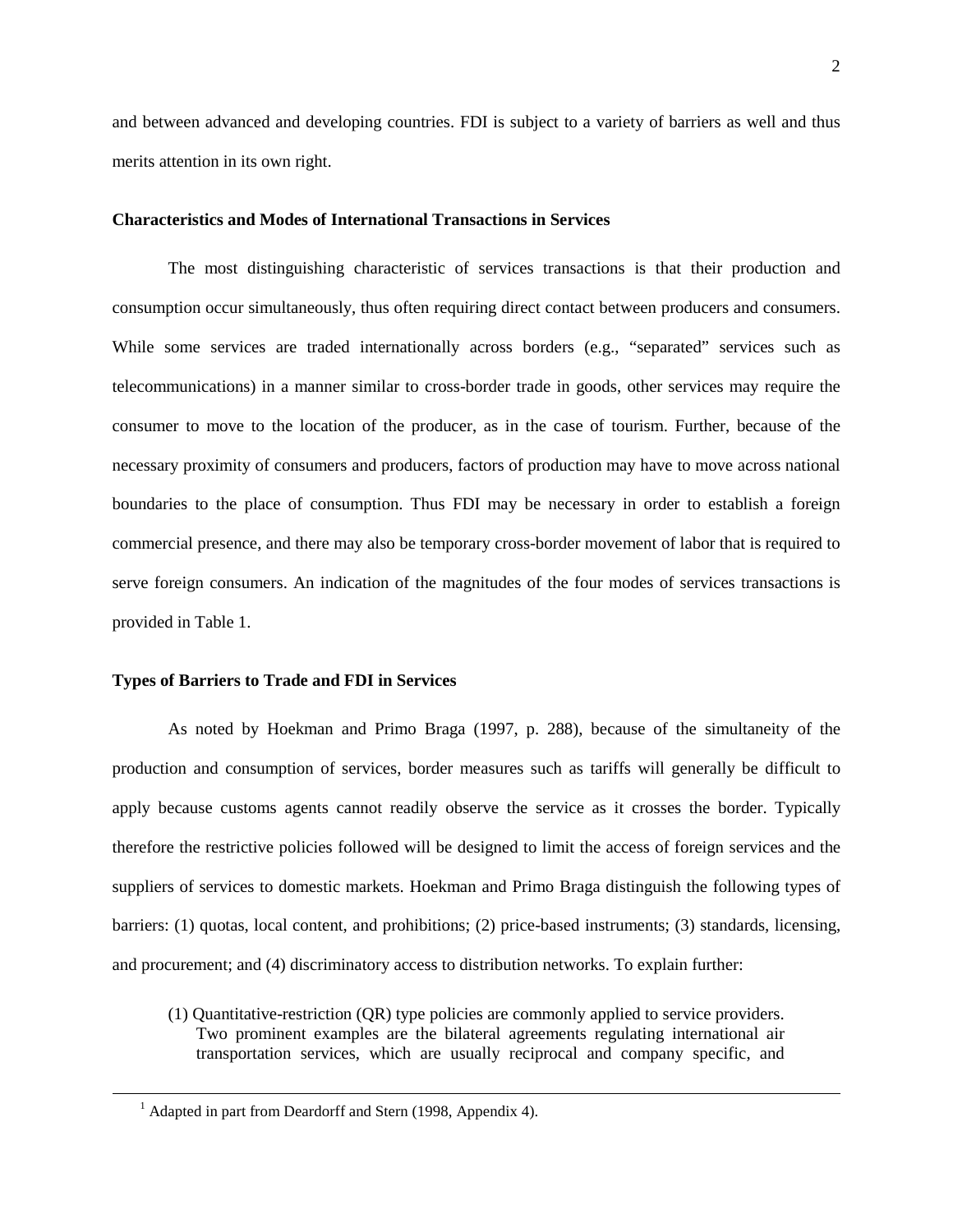ocean-cargo-sharing arrangements, which also often rely on reciprocity in providing shipping services in mutual trade. In many countries, there are outright prohibitions directed against foreign providers of such services as domestic transportation, basic telecommunications, and legal, insurance, education, surveying, and investment advising services. Restrictions on transborder data flows are also prevalent and may impede market access by foreign providers.

- (2) Price-based instruments may take the form of visa fees and entry or exit taxes, discriminatory airline landing fees, and port taxes. Tariffs can be significant barriers to trade in goods that embody services (e.g., films, television programs, computer software) or goods that are used in producing services (e.g., computers, telecommunications equipment, advertising material). Further, many service sectors are subject to government-sanctioned or monitored price controls, examples including air transportation, financial services, and telecommunications. Government subsidies are commonly used in such service sectors as construction, communications, and road and rail transport.
- (3) Licensing or certification requirements may be imposed on foreign providers of professional and business services. Environmental standards may also impact on service providers, particularly in transportation and tourism. Government procurement policies are often designed to favor domestic over foreign providers of services as well as goods by means of preference margins and outright prohibitions.
- (4) Discriminatory access to distribution and communications systems exists in many countries in such sectors as telecommunications, air transport, advertising, insurance, and dealer networks.

Hardin and Holmes (1997) have focused specifically on barriers to FDI. They define (p. 24) an

FDI barrier as "…any government policy measure which distorts decisions about where to invest and in

what form. ...policy measures such as limits on the level of foreign investment, or the need to go through

costly and time-consuming screening processes to convince authorities that FDI in a project will be in the

national interest, are considered barriers."

In considering ways of classifying FDI barriers, Hardin and Holmes note (pp. 33-34):

"The appropriate classification system may vary, depending on the purpose of the exercise. For example, if the purpose is to check and monitor compliance with some policy commitment, then the categories should reflect the key element of the commitment…. If the primary interest is instead the resource allocation implications of the barriers, some additional or different information may be useful.

Barriers to FDI may distort international patterns and modes of…trade. They may also distort allocation of capital between different economies, between foreign and domestic investment, between different sectors, and between portfolio and direct investment. …the classification system…should highlight the key characteristics of the barriers that will determine their size and impact. Market access and national treatment are…relevant categories from a resource allocation perspective. …national treatment is generally taken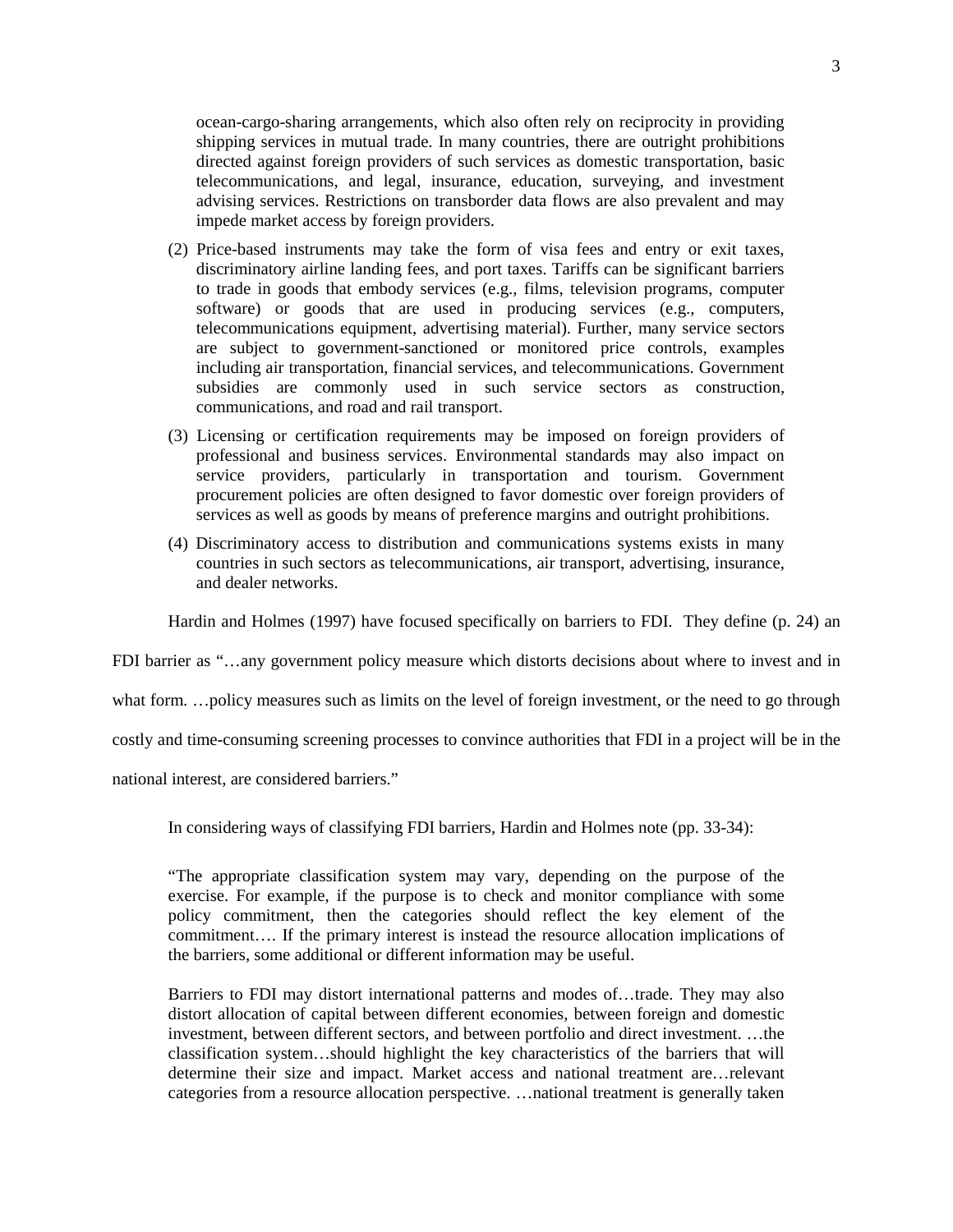to refer to measures affecting firms after establishment. A…way to classify barriers is therefore…according to what aspect of the investment they most affect: establishment, ownership and control; or operations. In addition…, some further information may be useful…on distinctions…between direct versus indirect restrictions on foreign controlled firms; and rules versus case-by-case decisions."<sup>2</sup>

The main types of FDI barriers that have been identified by UNCTAD (1996) are noted in Table

2. Further information on the barriers most commonly used to restrict FDI especially in the APEC economies is provided in Hardin and Holmes (1997, esp. pp. 37-40 and 45-55). As they note (p. 40), some common characteristics appear to be:<sup>3</sup>

"application of some form of screening or registration process involving various degrees of burden for the foreign investor; restrictions on the level or share of foreign ownership, particularly in some service sectors, and often in the context of privatisations; widespread use of case-by-case judgments, often based on national interest criteria; widespread use of restrictions on ownership and control (e.g., restrictions on board membership), particularly in sectors such as telecommunications, broadcasting, banking; and relatively limited use of performance requirements on input controls in services sectors."

#### **Measurement of Barriers to Trade and FDI in Services**

The measurement of services barriers parallels to an extent the measurement of nontariff barriers (NTBs) that limit trade in goods. However, services barriers involve greater complexities when account is taken of the different modes of supply of services that include not only cross-border trade but also the movement of consumers to the location of providers as well as FDI and temporary international movement of labor.

#### *Frequency Measures*

 Frequency measures of services barriers have been constructed by PECC (1995) and Hoekman (1996). These are based on the information contained in the country schedules of the General Agreement on Trade in Services (GATS) and refer to all four modes of the supply of services. Frequency ratios are constructed based on the number of commitments scheduled in the GATS by individual countries that

 <sup>2</sup>  $2$  Direct restrictions include limitations on the total size or share of investment in a sector and requirements on inputs used (e.g., local content). Indirect restrictions include net benefit or national interest criteria and limitations on membership of company boards. The distinction between rules and case-by-case decisions relates to issues of clarity in specification and transparency as compared to the exercise of administrative discretion. 3

 $3<sup>3</sup>$  Hardin and Holmes (pp. 40-43) also provide information on investment incentives, which are widely used and for the most part are not subject to multilateral disciplines.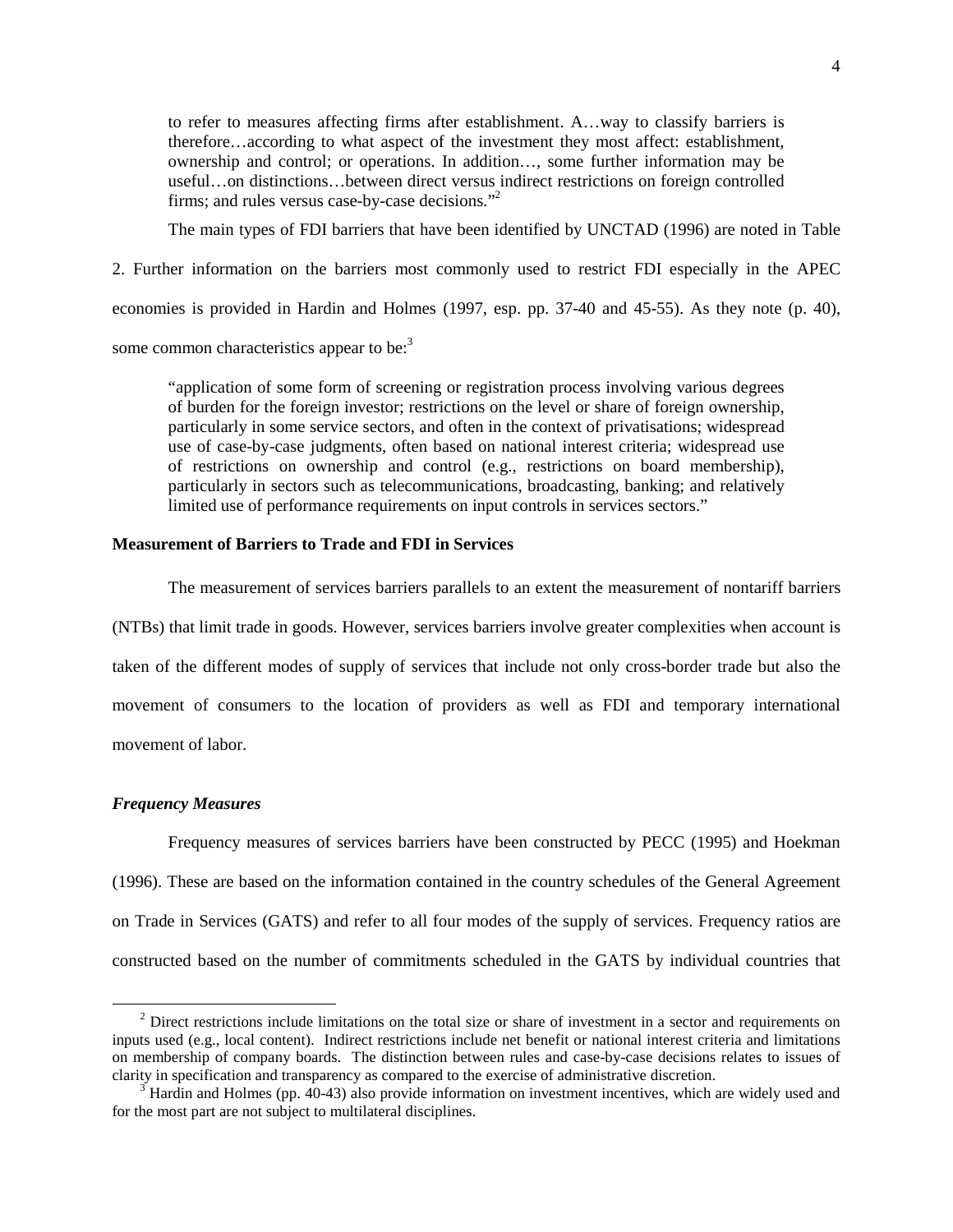designate sectors or sub-sectors unrestricted or partially restricted in relation to the maximum possible number of unrestricted commitments. As noted in Hoekman (1996, p. 101), there are 155 sectors and subsectors and four modes of supply, which yields  $620 \times 2=1,440$  total commitments on market access and national treatment for each of 97 countries.<sup>4</sup>

 Hoekman (1995) has used frequency ratios to approximate the relative degree of restrictiveness of market-access barriers to services trade across countries and sectors. He established a judgmental set of benchmark tariff equivalents for individual sectors to reflect the degree to which market access to these sectors was restricted. The benchmark tariff equivalents chosen ranged from a high of 200 percent for sectors (e.g., maritime cabotage, air transport, postal services, voice telecommunications, and life insurance) in which market access was essentially prohibited in most countries to 20-50 percent for sectors in which market access was less constrained. He then assigned a value to each country and sector using the benchmarks multiplied by the calculated frequency ratio. Thus, for example, assuming a benchmark tariff equivalent of 200, say, for postal services and a frequency ratio of 50 percent to reflect the scheduled market access commitments, the tariff equivalent for that sector is set at 100 percent. Using the value of output by sector for a representative industrialized country, it is then possible to construct weighted average measures by sector and country. The weighted average tariff equivalents for 1-digit ISIC sectors for selected countries are indicated in Table 3.

 It should be emphasized that Hoekman's measures are designed to indicate the *relative* degree of restriction and are not to be taken literally as indicators of absolute ad valorem tariff equivalents. But even granting this, there are some important limitations worth mentioning. Thus, as Hardin and Holmes (1997, p. 72) note, Hoekman's method may be misleading or biased because it assumes that the absence of positive country commitments in the GATS schedules can be interpreted as indicating the presence of restrictions, which may in fact not be the case. Also, the different types of restrictions are given equal

 $\overline{4}$ <sup>4</sup> As noted in Hardin and Holmes (1997, p. 70) the GATS commitments are based on a "positive list" approach and therefore do not take into account sectors and restrictions which are unscheduled. In PECC (1995), it is assumed that all unscheduled sectors and commitments are unrestricted, which will then significantly lower the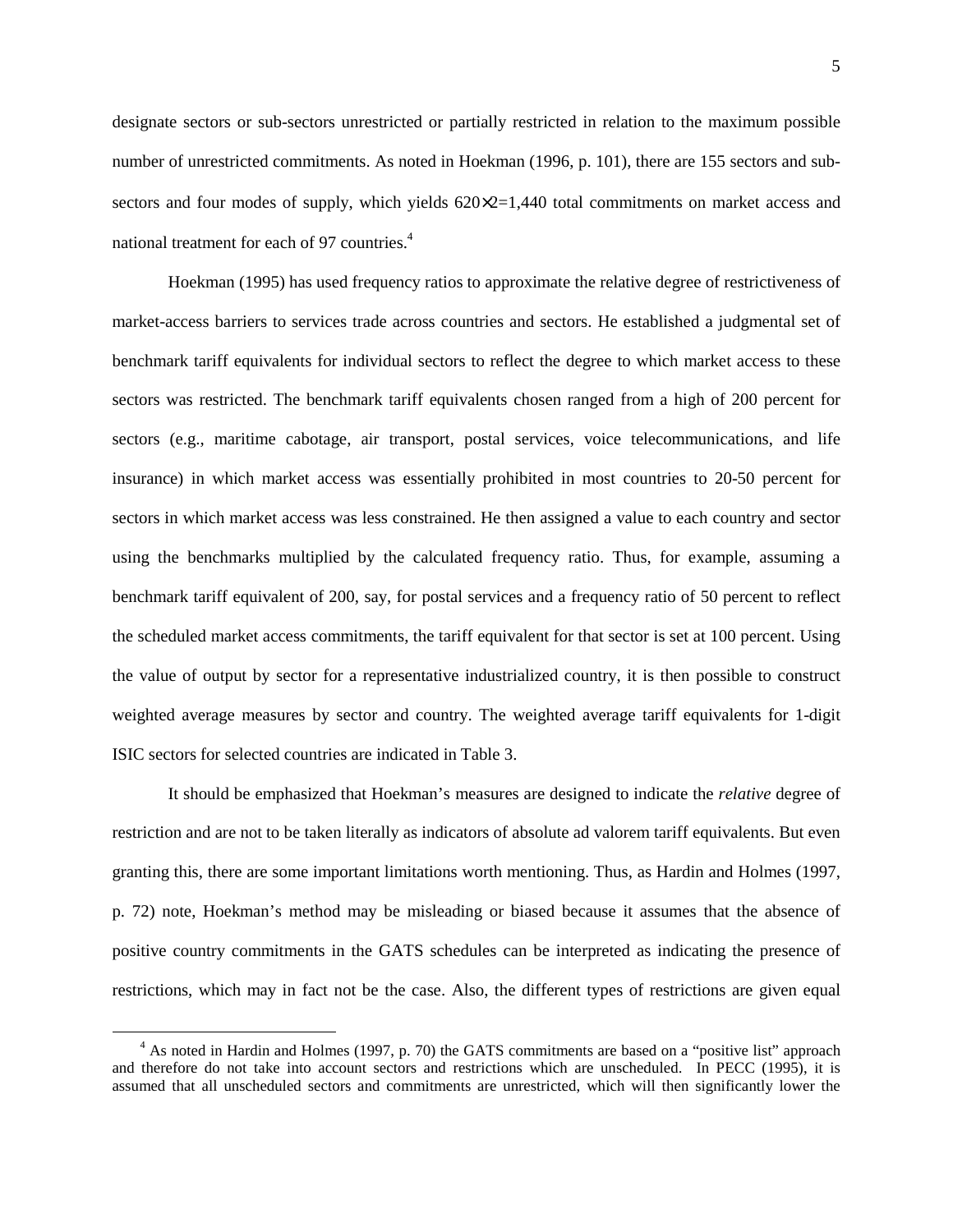weight and are not distinguished according to their economic impact. Finally, market access restrictions are the only ones taken into account.

 Hardin and Holmes (1997) have attempted to build on and improve Hoekman's methodology for constructing guesstimates of tariff equivalents for services. In particular, they use information on actual FDI restrictions and incorporate information on the types of barriers and their economic impact. Their objective is to construct an index of FDI restrictions that can be translated into a tariff equivalent or tax equivalent. They set the weights to reflect the relative degree of restriction of different barriers. Foreign equity limits are given greater weights than the other barriers noted. Hardin and Holmes confine their calculations of the indexes of FDI restrictions to the services sectors in the APEC countries.<sup>5</sup> Communications and financial services are most subject to FDI restrictions, while business, distribution, environmental, and recreational services are the least restricted.

 Warren and Findlay (2000) have reviewed a number of studies of services sectors based on the use of frequency-type indices of services impediments:<sup>6</sup>

- 1. Mattoo (1998) analyzed market access commitments in financial services, covering direct insurance and banking. His results indicate that Latin America is the most restricted in direct insurance and Asia the most restricted in banking services.
- 2. McGuire (1998) showed that Australia's impediments in financial services, including banking, securities, and insurance, were much lower as compared to other economies in Asia.
- 3. McGuire and Schuele (1999) constructed indices of impediments to trade in banking services for 23 countries plus the European Union that distinguished impediments on commercial presence and operations and impediments affecting foreign banks and all banks. Weighting the various indices by the degree of restrictiveness, they showed that there was a negative relation between GNP per capita and financial market restrictions.
- 4. The OECD (1997) developed a pilot study of barriers affecting accounting services for Australia, France, the United Kingdom, and the United States. The United Kingdom was found to be the most liberal, the United States the least liberal.

 $\overline{a}$ 

calculated frequency ratios. It would be useful accordingly to determine how accurate the PECC assumption may be.

 $<sup>5</sup>$  Details on the construction of the indexes and their sensitivity to variations in the restrictive weights are</sup> discussed in Hardin and Holmes (1997, esp. 103-11).

<sup>&</sup>lt;sup>6</sup> More recent information on studies completed and in progress in association with the Australian Government Productivity Commission can be accessed at: http://www.pc.gov.au/research/staffres/index/html.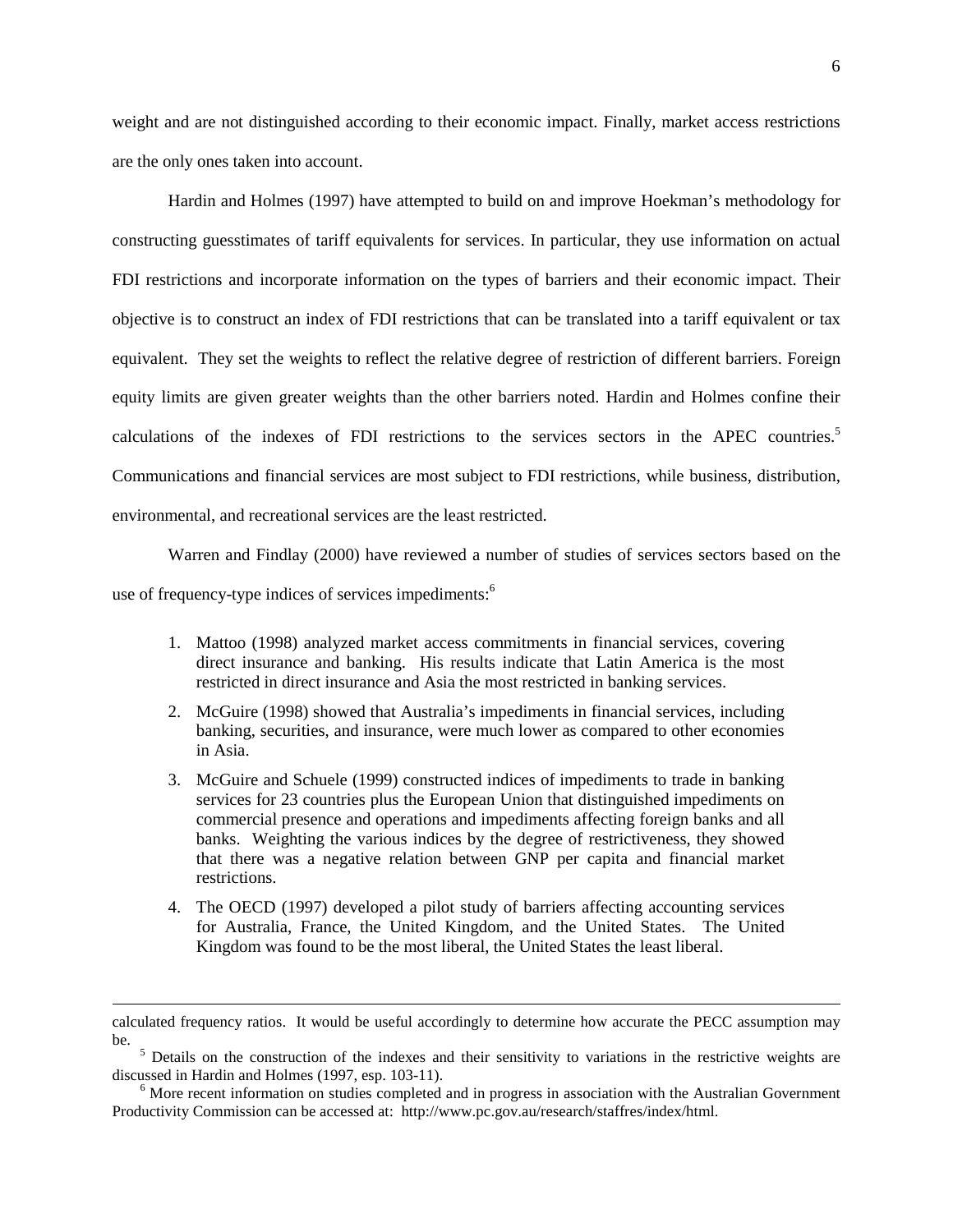- 5. Marko (1998) found that 58% of the basic telecommunications services market for the 69 signatories of the February 1997 Agreement on Basic Telecommunications was covered by partial or full GATS commitments.
- 6. Warren (1999b) constructed a set of indices to measure the restrictiveness of telecommunications policies for 136 countries. There was a high degree of variation in the indices, indicating that many countries are resistant to liberalizing their telecommunications markets.
- 7. McGuire, Schuele, and Smith (1999) developed indices for restrictions on foreign maritime services suppliers and all maritime service suppliers covering 35 economies. The degree of restrictiveness varied considerably. Chile, the Philippines, Thailand, Turkey, and the United States treated foreign maritime service suppliers less favorably than domestic suppliers.

The various frequency-type measures that have been constructed are especially useful in identifying the types of barriers and the relative degree of protection afforded to particular sectors across countries. But, as is well known, frequency-type measures have only limited economic content with regard to assessing the size of service barriers and the consequences of maintaining or eliminating these barriers. The question then is whether it is possible to construct price-based or quantity-based measures of services barriers that can be used in quantitative assessment of the costs and benefits from the reduction or removal of the barriers. We turn next then to discuss a number of such recent measurement efforts.

#### *Price-Based Measures of Services Barriers*

Warren and Findlay (2000) have discussed ongoing efforts to construct price-based measures of services impediments, using estimates of price-cost margins. As they note, Kalirajan et al. (1999) have used a two-stage econometric technique to calculate the "net interest margins" for 694 national and state commercial banks in selected economies. Their results distinguish barriers to establishment and to ongoing operations for foreign and domestic firms. The price impacts of restrictions on foreign banks are the highest for Indonesia, the Philippines, Malaysia, Chile, Singapore, South Korea, and Thailand. Argentina, Australia, Canada, the EU, Hong Kong, Switzerland, and the United States appear to have relatively low non-prudential restrictions in foreign banks. A second set of domestic measures noted apply equally to domestic and foreign banks and range from 0 to 24 percent.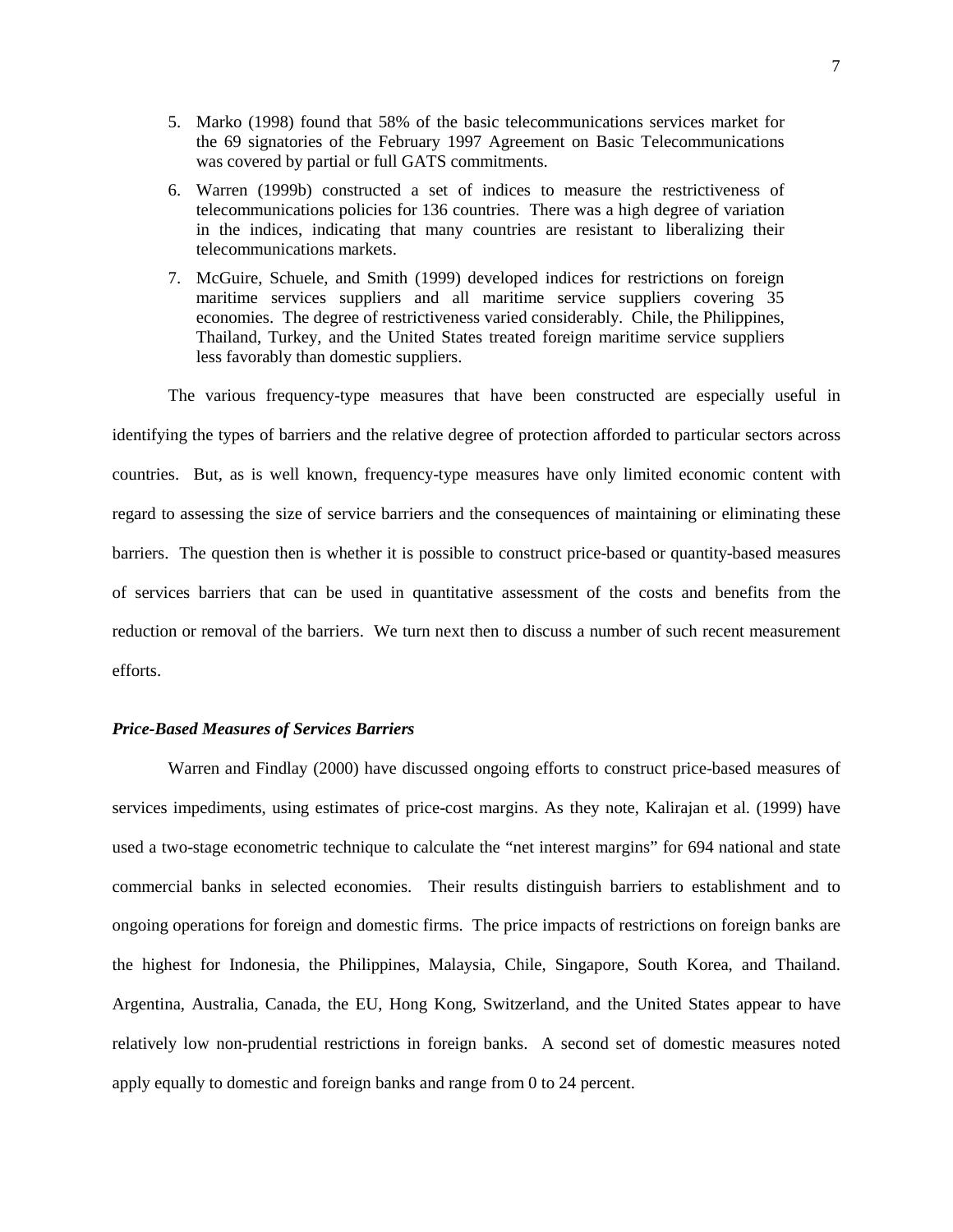Warren and Findlay also discuss (p. 73) work in progress on price-based measures of policy variables for maritime services:

"This work is using an estimate of shipping expenses (derived from comparisons of values at the point of export and the variables at the point of import) in bilateral trades in each direction as the proxy for price variables. Statistical methods are used to test for the significance of the policy measures for variations in prices, after allowing for the impact of other variables that will affect those charges, including the distance between them, the scale of the trade, indicators of the composition of the bilateral trade, the extent of imbalances in the trade flows, and the degree to which the routes are isolated from substitutes. The data set includes 506 observations. Under the method used, policy must be included in both partner economies. The results will help researchers determine whether a high degree of restrictiveness is necessary in both economies in order to drive up shipping charges or whether a high degree in one partner alone is sufficient."

#### *Quantity-Based Measures of Services Barriers*

Warren (1999a) has assessed the quantitative impact of barriers in telecommunications services, chiefly mobile telephony and fixed network services, for 136 countries. Combining the quantitative estimates of the effects of removing existing barriers with an estimate of the price elasticity of demand for the telecommunications services involved, tariff equivalents in the form of price wedges can be calculated. The estimates for the advanced industrialized countries are relatively low in comparison to the much higher estimates for the newly industrializing countries. There are cases of developing countries that in some cases have very large price wedges, including some with several hundred percent, e.g. China (804 and 1,000 percent), Colombia (11 percent and 24 percent), India (861 and 1,000 percent), Indonesia (71 and 128 percent), South Africa (14 and 21 percent), and Venezuela (10 and 15 percent).

 Francois (1999) has fit a gravity model to bilateral services trade for the United States and its major trading partners, taking Hong Kong and Singapore to be free trade benchmarks. The independent variables include per capita income, gross domestic product (GDP), and a Western Hemisphere dummy variable. The differences between actual and predicted imports are taken to be indicative of NTBs and then normalized relative to the free trade benchmarks for Hong Kong and Singapore. Combining this with an assumed elasticity demand of –4, tariff equivalents can be estimated. The results for business/financial services and for construction are indicated in Table 4. As noted in Deardorff and Stern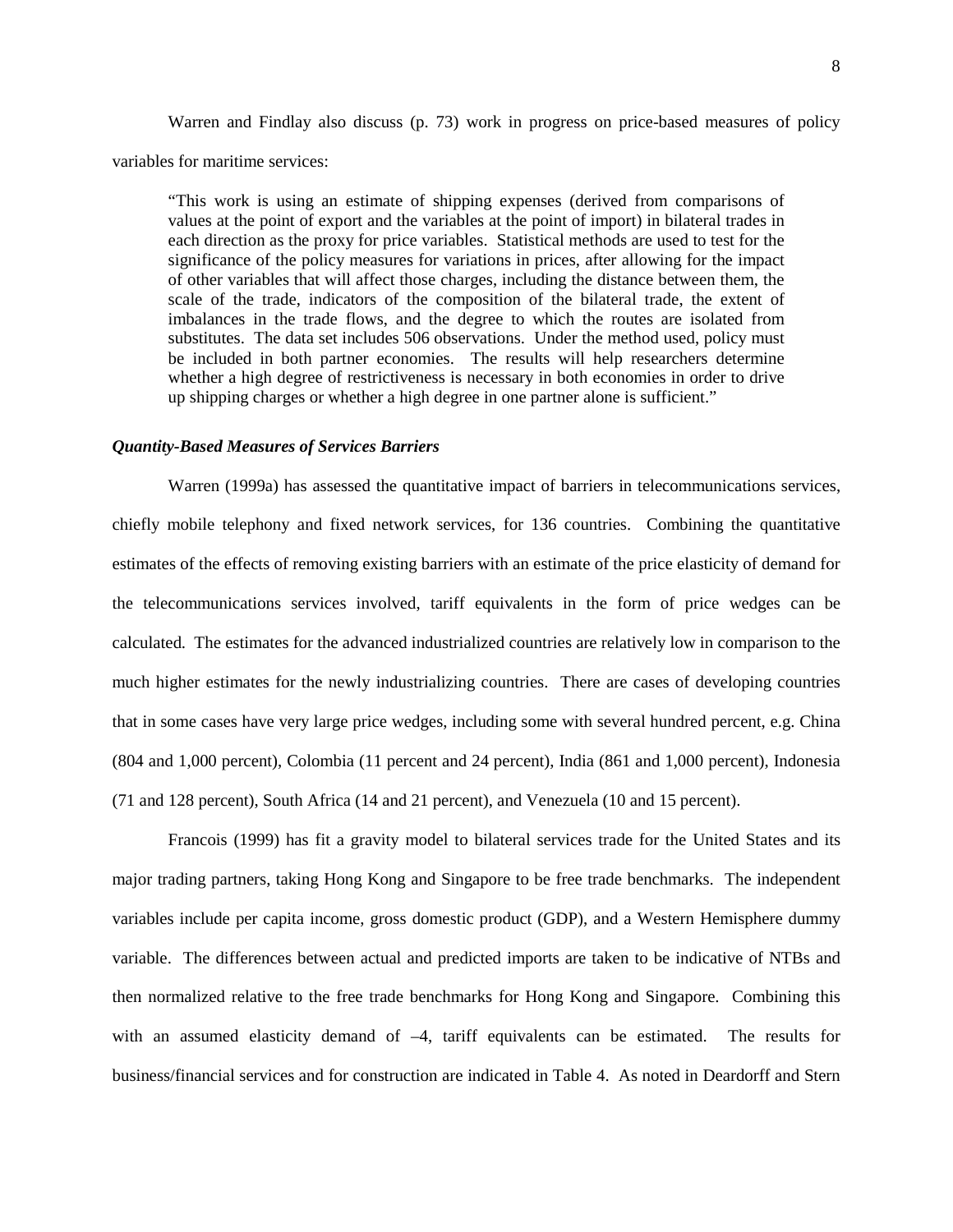(1998, p. 24), measures of this kind are useful mainly in identifying *relative* levels of protection across sectors and countries. But they have some important drawbacks.<sup>7</sup>

#### **Financial-Based Measures of Services Barriers**

 Hoekman (2000) has suggested that financial data on gross operating margins calculated by sector and country may provide indirect information about the effects of government policies on firm entry and conditions of competition. High margins may be attributable of course to a variety of economic and institutional factors.<sup>8</sup> But since these margins may be indicative of relative profitability across sectors and between countries, they may yield insight about the relative size of existing barriers in individual countries/regions. The country-region results averaged over firms and sectors for 1994-96 are indicated for manufacturing and services in Table 5. Sectoral results for services only are given in Table 6.

#### **III. Modeling the Economic Effects of Services Barriers**

While the various measures of services barriers noted are of interest, they need to be incorporated into an explicit economic modeling framework in order to determine how the existence or removal of the barriers will affect conditions of competition and costs of production, economic welfare, and the intersectoral movement of capital and labor.

Most research to date on the measurement and modeling of barriers has been focused on international trade in goods rather than trade in services and FDI. The reasons for this stem in large part from the lack of comprehensive data on cross-border services trade and FDI and the associated barriers together with the difficult conceptual problems of modeling that are encountered. Some indication of pertinent modeling work done to date is provided in Table 7. Following Hardin and Holmes (1997, p.

 $\overline{7}$  $<sup>7</sup>$  That is, by attributing to NTBs all departures of trade from what the included variables can explain, there is a</sup> great burden on the model being used. Thus, the worse the model, the more likely it is that NTB estimates will have an upward bias. Moreover, since trade cannot be predicted accurately for particular industries and countries, it is not clear how the deviations should be interpreted and the extent to which existing trading patterns depart from free trade.

<sup>&</sup>lt;sup>8</sup> Hoekman notes (2000, p. 36) that: "In general, a large number of factors will determine the ability of firms to generate high margins, including market size (number of firms), the business cycle, the state of competition policy enforcement, the substitutability of products, fixed costs, etc."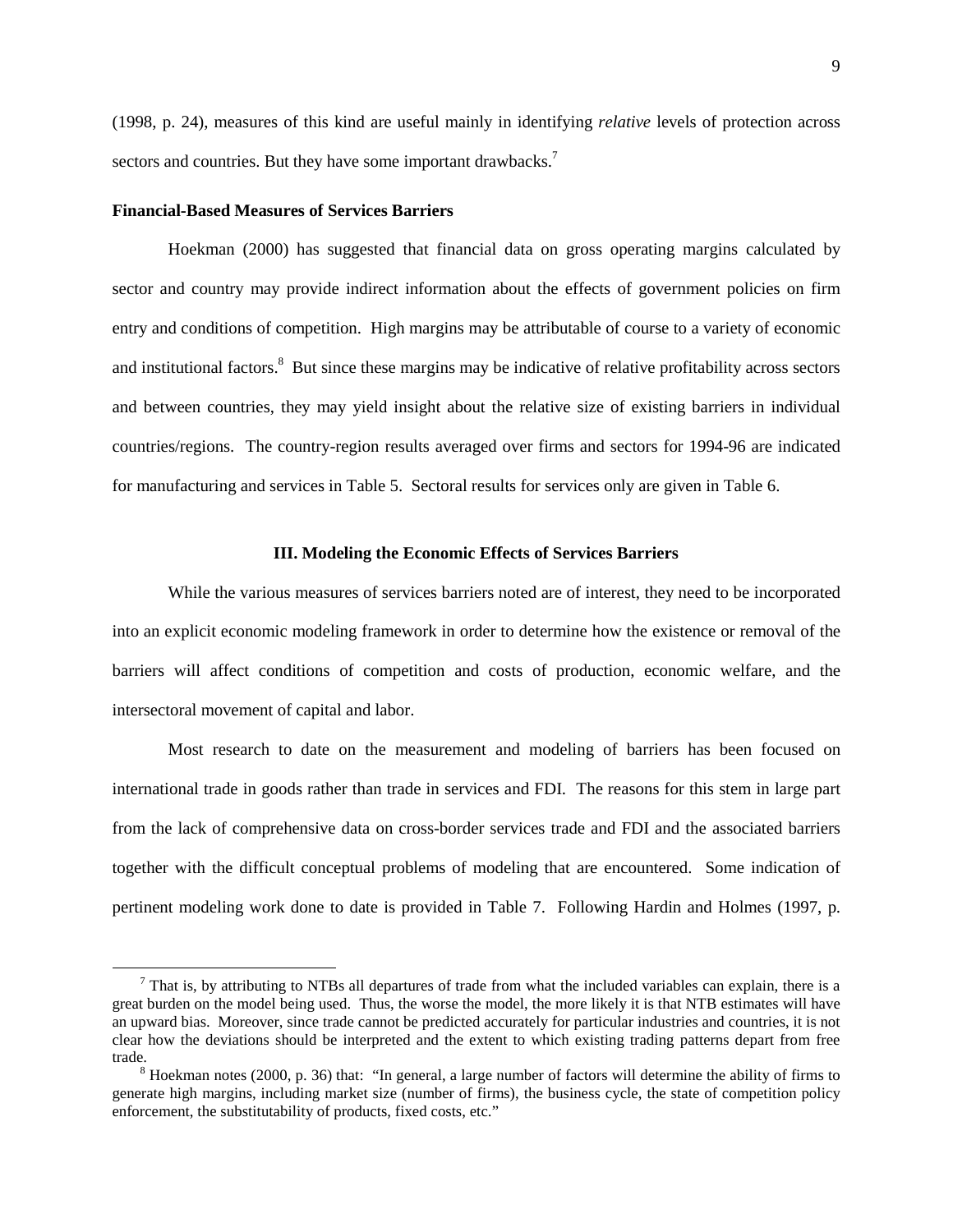85), the approaches to modeling can be divided as follows: (1) analysis of services trade liberalization in response to reductions in services barriers – Brown et al. (1996a,b), Robinson et al. (1999), Francois et al. (1996), Tamms (1999), and Hertel (2000); (2) FDI assumed to respond to trade liberalization or other exogenous changes that generate international capital flows in response to changes in rates of return – Martin and Yagashima (1993); Donovan and Mai (1996); McKibbin and Wilcoxen (1996); Bora and Guisinger (1997); Adams (1998), and Dee et al. (1996, 1998); and (3) modeling of links between parents and affiliates and distinctions between foreign and domestic firms in a given country/region – Markusen et al. (1993, 1999); Benjamin and Diao (1997); Petri (1997); and Dee and Hanslow (2000).

Two of the studies that model links between parents and affiliates set a standard for other work that has followed. Petri (1997) introduces a model of foreign direct investment into a standard applied general equilibrium model using a nested utility function. Goods in the Petri model are produced by multinational firms. The multinational firms headquartered in each country produce a good that is differentiated from goods produced by firms headquartered in other countries. Multinationals locate plants around the world. Each of the plants themselves produces a variety that is differentiated from the variety produced in a plant in another host country.

Production in each host country requires inputs of capital, labor, intermediate inputs produced locally and an intermediate input imported from headquarters. Capital is allocated internationally depending on relative profitability of production in various locations. However, investors hold a diversified portfolio, so rates of return will vary across national locations.

Markets in the Petri model are perfectly competitive. Goods are aggregated into three sectors: primary, manufacturing and services. Barriers to multinational activities are modeled as region-specific taxes on capital income derived from foreign investments. Not surprisingly, barriers in the service sectors are considerably higher than in the primary and manufacturing sectors. The model has been used to analyze the economic effects of APEC's "Bogor Declaration."

 <sup>9</sup>  $9^9$  For more recent CGE modeling studies that focus on issues of international capital mobility, see Ianchovichina et al. (1999), Verikos and Hanley (1999), and Walmsley (1999), as well as selected papers presented at the Third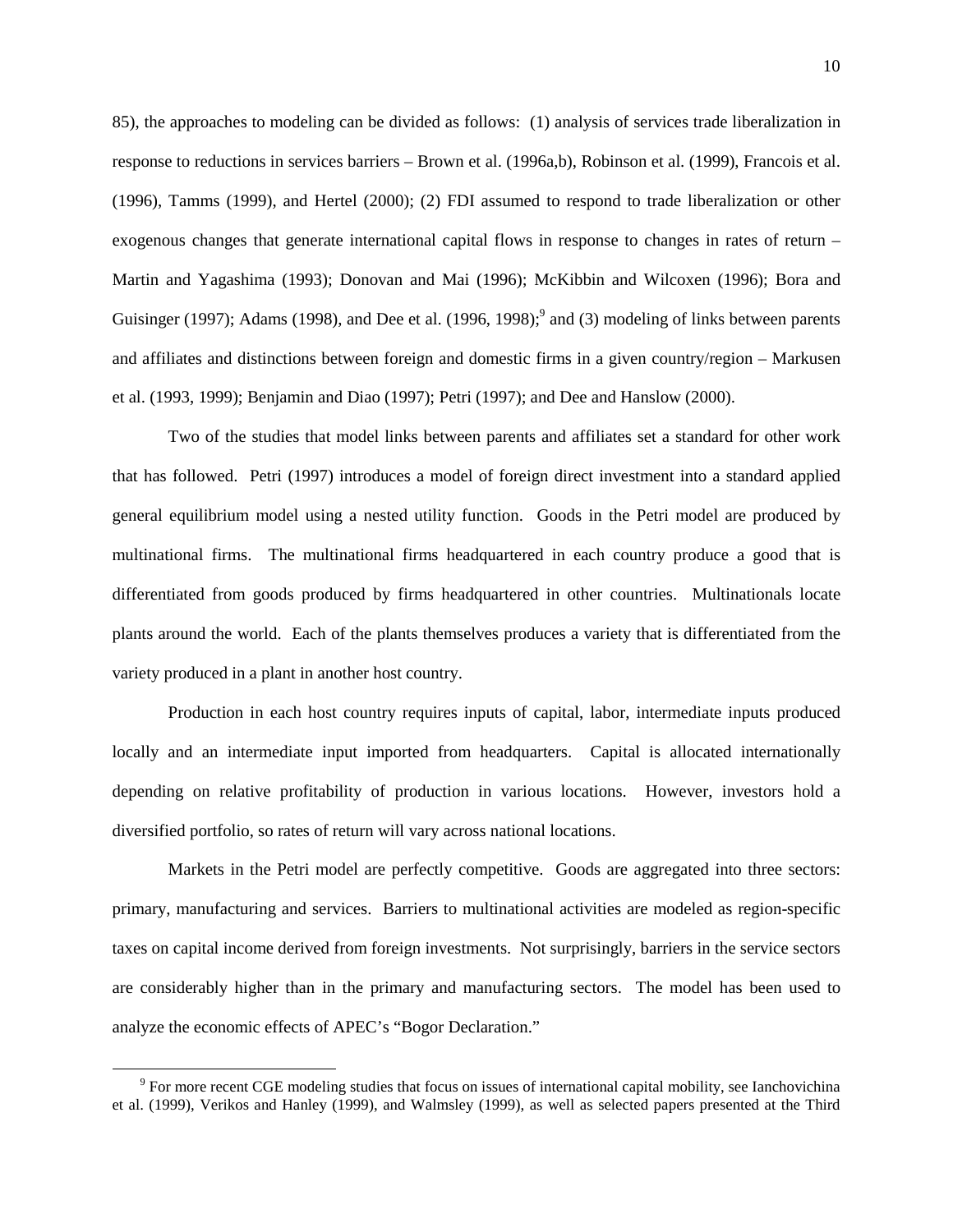Dee and Hanslow (2000) have produced a variant on the Petri model. Like Petri, Dee and Hanslow assume that consumers follow a three-stage budgeting procedure. However, in the first stage, consumers allocate expenditure between goods produced domestically and varieties imported. That is, in the first stage, consumers are not concerned with the nationality of each firm's headquarters, but rather the nationality of the plant location. In the second stage, consumers allocate imports across goods produced by each trade partner. In the third stage, imports from each national source and domestically produced goods are allocated across the various multinational firms. Dee and Hanslow also incorporate imperfect competition. Firms are assumed to set an optimal mark-up over marginal cost. Entry and exit may not occur. Therefore, firm profits may not be zero.

A second approach has been developed by Markusen, Rutherford and Tarr (1999). They have constructed a small-country, two-good model of trade in services. Though not used for policy analysis, the Markusen et al. model suggests an attractive approach for modeling services trade. They capture the essence of imported services through two channels: (1) the special knowledge needed to produce the foreign variety of services combined with (2) the importation of specialized intermediate inputs.

Services are treated as inputs in the production of one good in the Markusen et al. model. Service inputs are differentiated by firm and are supplied by both domestic and foreign firms. Producers purchase some of all service varieties available. A foreign firm that seeks to enter the market for services must first make a fixed investment. The foreign firm then faces a constant marginal cost composed of skilled and unskilled labor and an intermediate input imported from headquarters. The market structure for services is monopolistically competitive. Services providers set an optimal mark-up of price over marginal cost, and entry guarantees that profits are zero. The model is used conceptually to compare an equilibrium in which no trade in services is permitted with one in which free trade in services is permitted.

Unlike Petri and Markusen et al., our previous work, as noted, has not focused on the behavior of multinational firms. What we propose now is to address the issues of modeling services trade and FDI

Annual Confernce on Global Economic Analysis, Sydney, Australia, June 2000.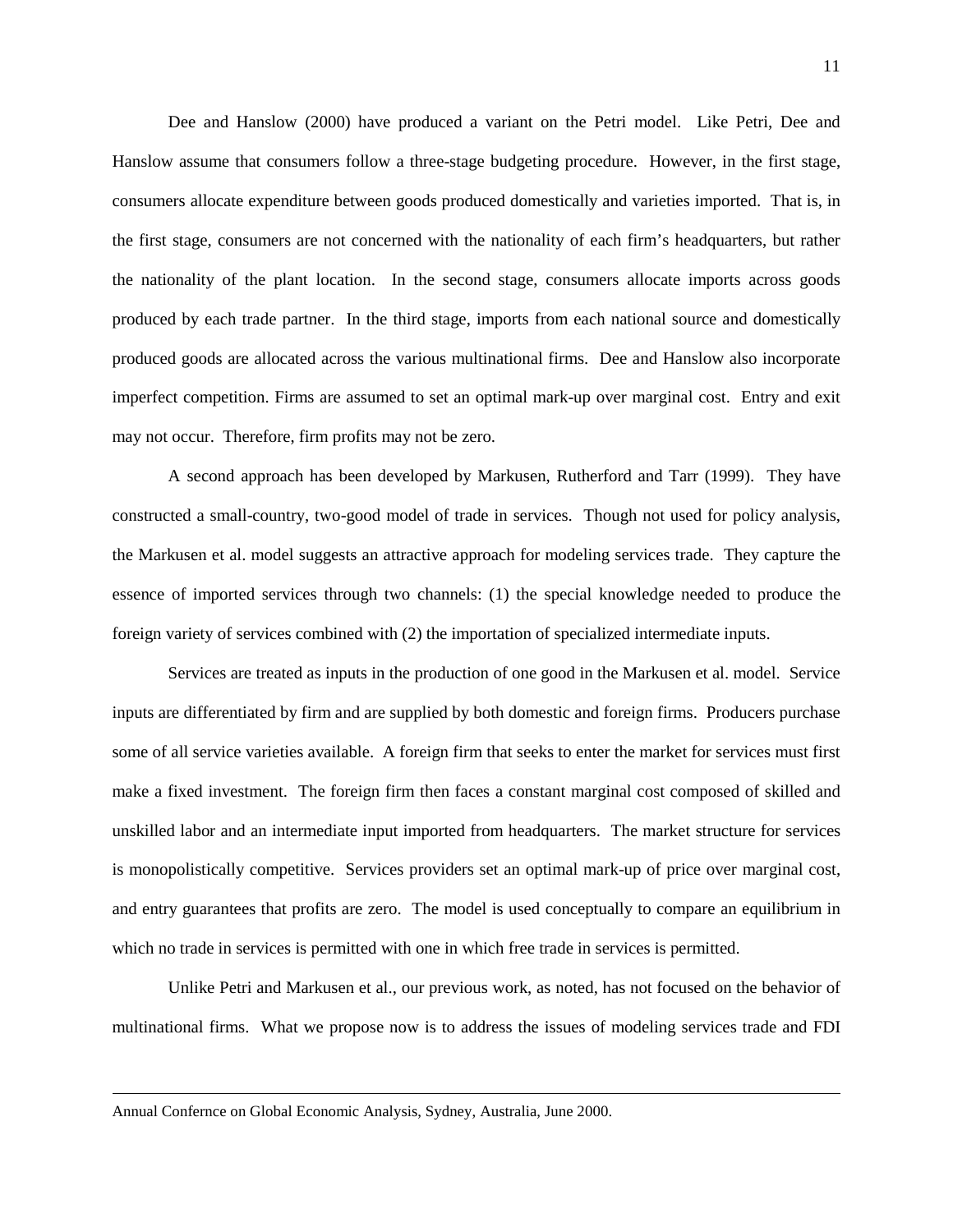and the associated barriers along the lines of the third group of studies noted in Table 7. Let us turn then to our adaptation of the Michigan model.

#### **IV. Adaptation of the Michigan CGE Model**

Our model employed in this study draws from the structure developed by Petri and Markusen et al. The equations of the model and a list of variables are available from the authors on request. Each multinational firm (MNC) produces a differentiated product and allocates production to its various hostcountry locations. Each location has different characteristics of production. Therefore, the outputs supplied by a MNC from the various locations are imperfect substitutes.

Consumers use a three-stage budgeting procedure. Following the demand structure used by Dee and Hanslow, consumers first allocate expenditure between an aggregate of the output produced domestically and an aggregate of the output of goods imported from other countries. At the second stage, expenditure on the import aggregate is allocated across individual trade partners. At the third stage, expenditure on goods from each national source is then allocated across multinationals with a plant in the supplying country.

The virtue of this treatment of the demand structure stems from the fact that domestically produced goods typically dominate domestic sales. Therefore, it is generally, though not exclusively, the case that MNCs primarily supply the local market from the local plant. Thus, what drives FDI in the model is that services have mainly to be provided locally in close proximity to consumers. However, MNCs also operate foreign plants for export to third country markets.

In order to undertake production, each MNC must employ capital and labor to engage in product development at their headquarters location. This expenditure generates a fixed cost of labor and capital at home. The MNC then faces a fixed set-up cost of capital and labor in the host country location. Production, itself, requires capital, labor, and intermediate inputs. Intermediate inputs are both produced locally and imported. They are then used in fixed proportion with the primary inputs.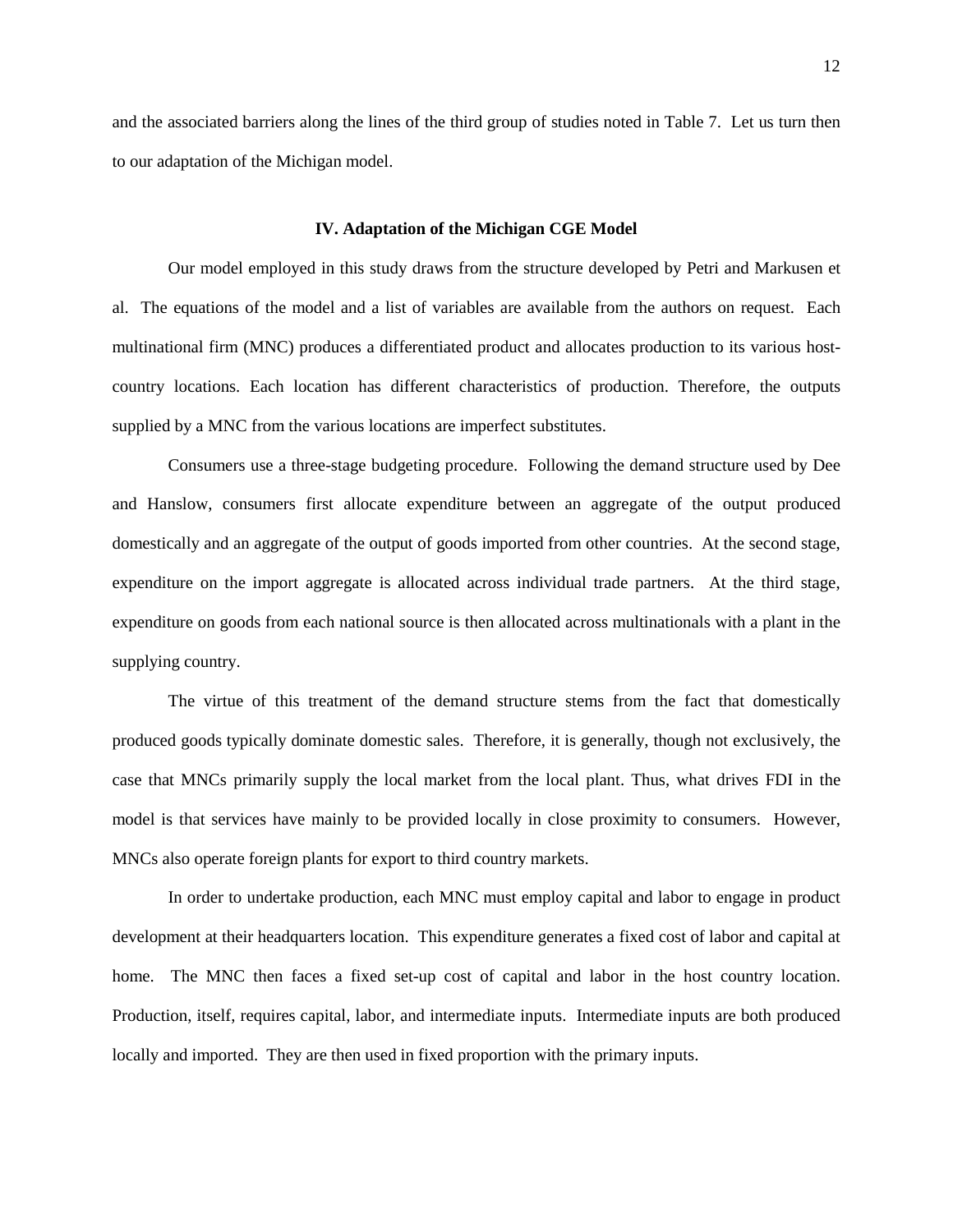Firms set a price for the output of each plant with an optimal mark-up of price over marginal cost. The elasticity of demand is derived assuming that each stage of the consumer's utility function is CES with an elasticity of substitution equal to  $3<sup>10</sup>$  However, the elasticity of substitution among various MNC products is taken to be  $4.^{11}$ .

We also assume that there is free entry, in which case each MNC's profits averaged over all plants sum to zero. This assumption does not imply that profits are zero in each market. A firm may find that a substantial profit margin generated by one plant is offset by a smaller margin in another. Firms, of course, will continue to produce in any plant that can cover its variable cost.

Labor is taken to be freely mobile between sectors but not across borders. Therefore, there is an equilibrium wage for each country.

Capital, however, is mobile internationally. The capital installed in each host country is derived from the MNC's determination of the profit-maximizing output from each plant, as discussed above. New firms that enter a market and firms seeking to expand plant production purchase capital on international markets for installation in the host country. Similarly, contracting firms sell their capital on the world market.

The degree of international capital mobility can be set exogenously. The rate of return paid for capital depends on the international interest rate plus a risk premium. The risk premium paid by capital importers in a country depends on the overall change in its capital stock. In the results presented below, we first assume that capital is perfectly mobile between countries. Then we will assume that a one percent increase in a country's capital stock due to capital imports will generate a 0.1 percentage point increase in the interest rate.

Barriers to foreign direct investment are modeled in one of three ways. First, the barrier to foreign firms may take the form of an increased fixed cost of locating in a host country. Second, the barrier may take the form of a tax on installed capital. Third, the barrier may take the form of a tax on

 $10$  An elasticity of substitution equal to 3 gives results that comport well with other pieces of information like the elasticity of demand, the impact that we usually observe, and numbers used by other researchers.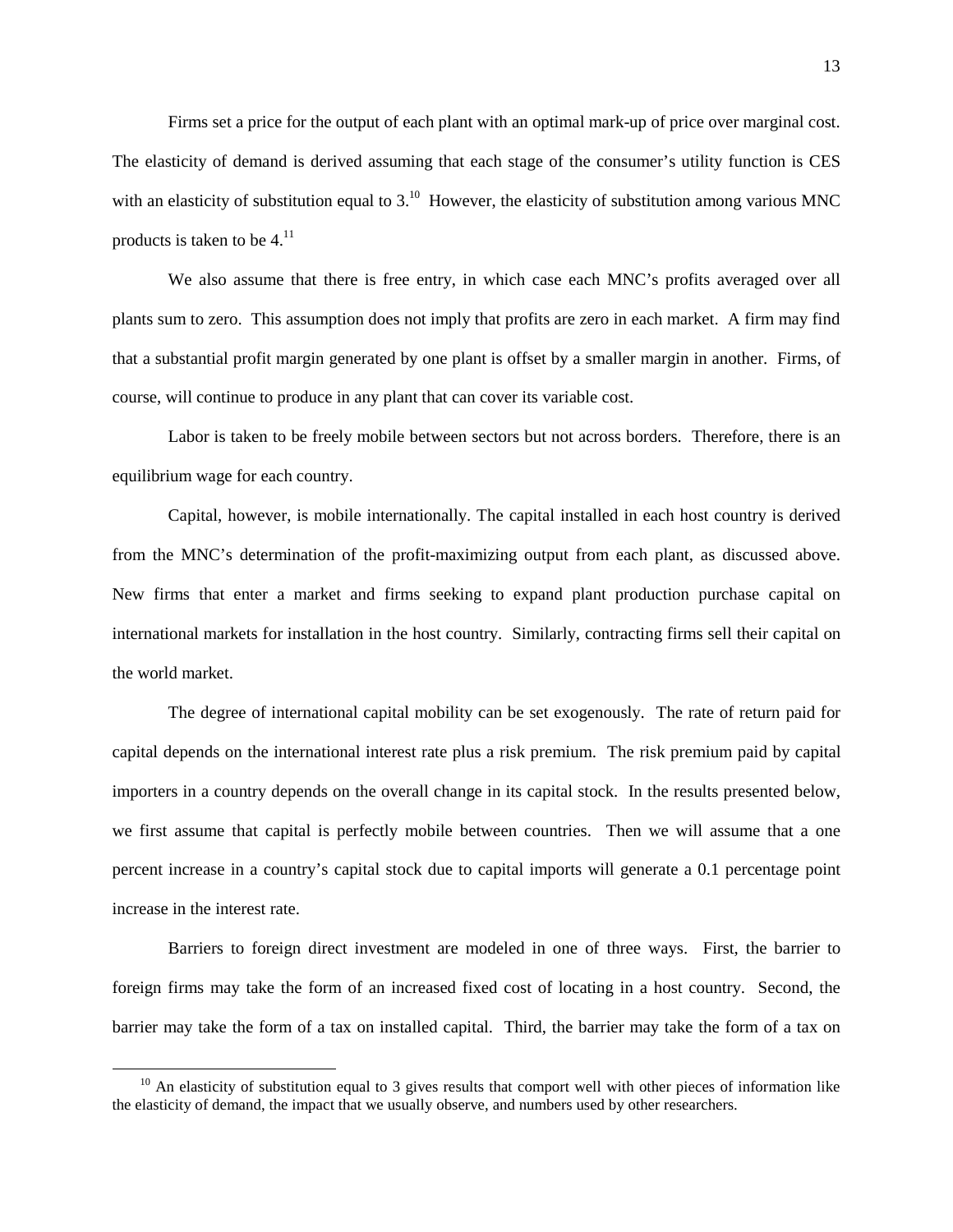variable capital and labor. In the version of the model presented below, we focus on barriers that increase variable costs.

Market equilibrium requires that consumers be willing to purchase the output sold by firms. In addition, each country is governed by a balance of trade constraint. Each country raises foreign exchange by selling products, exporting capital, receiving remittances of operating surpluses from foreign subsidiaries and receiving subsidies from foreign headquarters for local subsidiaries that run an operating loss. A country that exports physical capital is paid interest each year. The rate of return is taken to be 10 percent. In addition, each MNC's subsidiaries are required to rebate any operating profits back to headquarters. However, subsidiaries that lose money receive a subsidy from headquarters to cover operating expenses. Foreign exchange is spent on goods imports, interest paid on physical capital imports, and remittance of operating profits to headquarters.

#### **V. Data, Parameters, and Solution Procedure**

The model comprises 18 countries/regions, as indicated in Table 8. All other countries of the world are aggregated into a single rest-of-world (ROW). In order to keep the dimensions of the model manageable and to avoid lengthy solution time and associated computer-capacity constraints, each country/region is assumed to produce and trade only three aggregates of agricultural products, mining/manufactures, and services. The basic data are version 4 of the GTAP database. FDI data have been provided by the Productivity Commission of the Australian Government, courtesy of Philippa Dee.

Data on the barriers to FDI were provided by Bernard Hoekman, as indicated in our Tables 5 and 6. Hoekman estimates the margin between price and marginal cost. Some of this gap is attributable to fixed cost. However, the estimates vary across countries. Therefore, in most cases, some of the pricecost gap can also be attributed to barriers to FDI. The price-cost gap is smallest (in most sectors) for Hong Kong, a country considered to be freely open to foreign firms. Hence, we assume that the pricecost gap in Hong Kong is attributable to fixed cost. The excess in any other country in the model above

 $11$  This value was set to be larger than the elasticity of substitution of 3, but it is not a lot larger.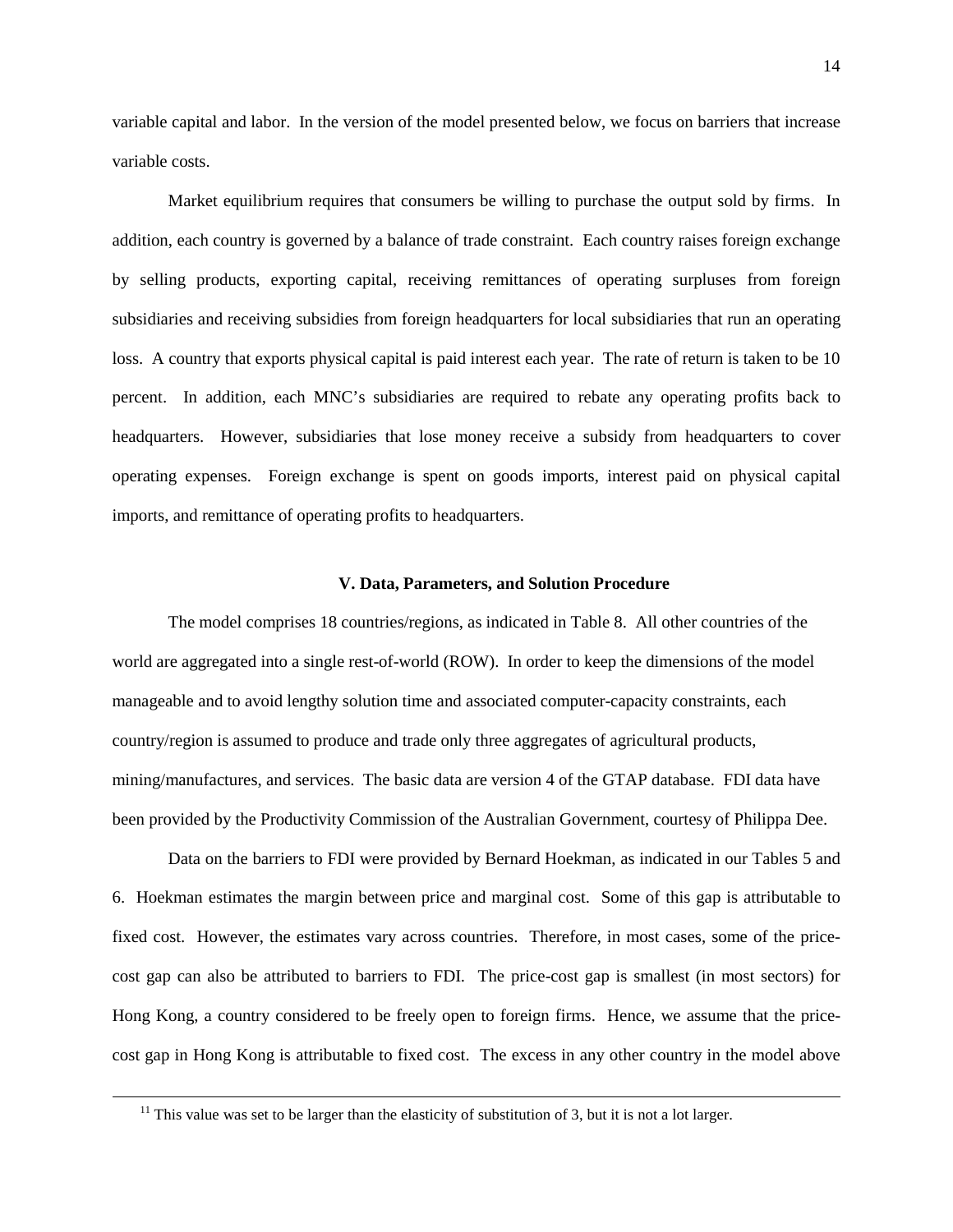the Hong Kong figures is taken to be due to barriers to operations of foreign firms. Thus, the barrier is modeled as an increase in variable cost borne by MNCs attempting to operate an enterprise locally. In the simulations conducted below, the cost of employing variable capital and labor is reduced by the margin estimated by Hoekman.

#### **VI. Liberalization Scenarios and Computational Results**

We have run the following computational scenarios:

- *Scenario A* Removal of services barriers, with perfect international capital mobility and fixed world capital stock
- *Scenario B* Removal of services barriers, with risk-premium elasticity  $= 0.1$ , and fixed world capital stock
- *Scenario C* Removal of services barriers, with risk-premium elasticity  $= 0.1$ , and world capital stock increased by 3%.

The assumptions made in running the scenarios are:

- 1. The risk-premium elasticity is set exogenously at 0.1 in Scenarios B and C in order to allow for less than perfect international capital mobility.
- 2. The world interest rate is set at 10% to represent the long-term internal rate of return to capital.
- 3. Barriers to trade and FDI in services are modeled as an additional cost to variable capital and labor in host-country locations to serve consumers locally.
- 4. The demand structure follows Dee and Hanslow (2000). In the utility function, expenditure is first allocated to place of production and then allocated across MNCs.
- 5. The number of firms is varied to hold MNC profits at zero.
- 6. In order to get the model to solve, the mark-up of price over marginal cost is held fixed.<sup>12</sup>

In Table 8, the countries/regions are listed in column (1), absolute changes in imports and exports

in columns (2) and (3), the percentage change in the terms of trade in column (4), welfare effects, as

 $12$  Since the demand elasticity in the model does not move too much, fixing the price-cost margin and the demand elasticity does not have much of an impact on the model's results.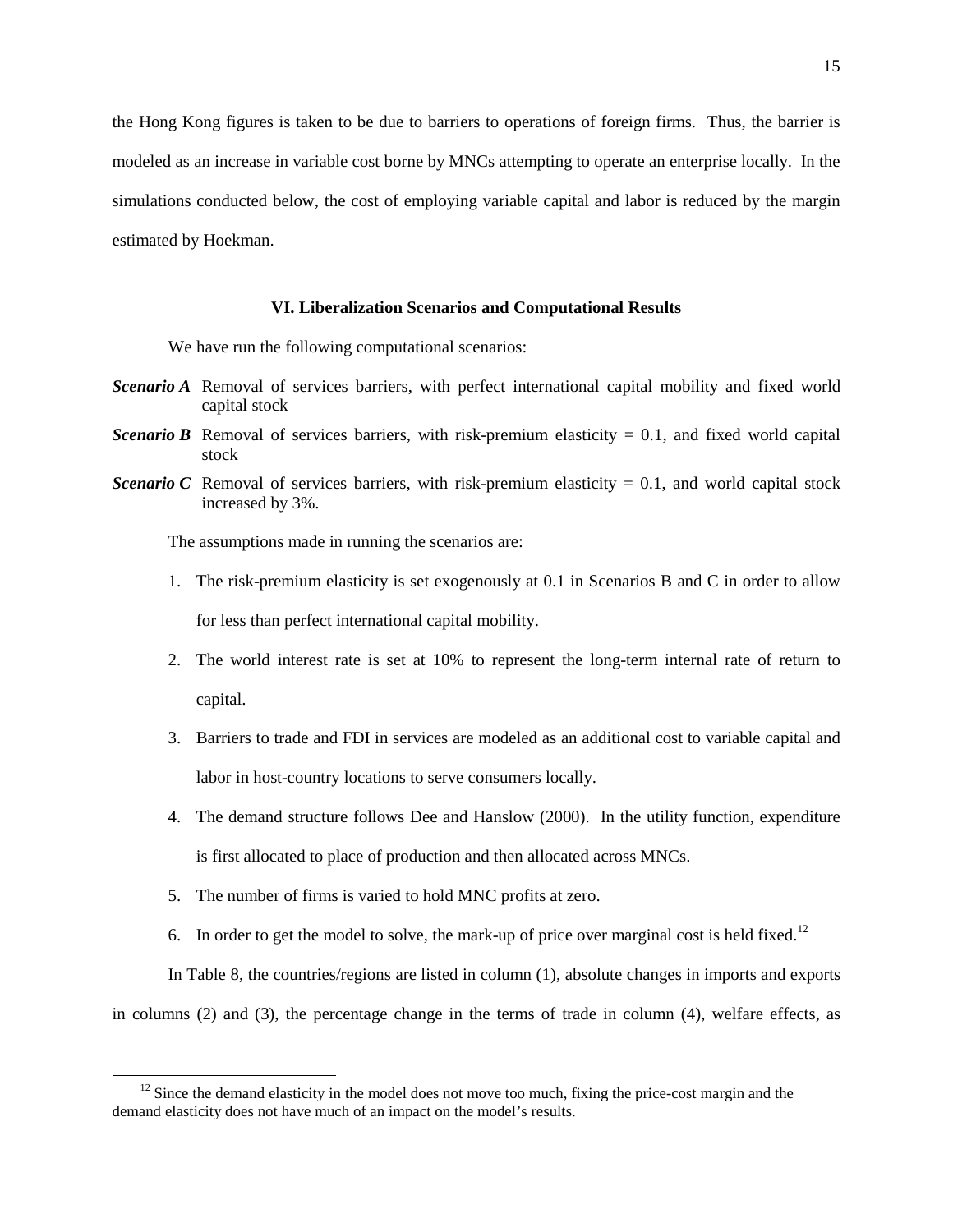measured by the equivalent variation, as a percentage of GNP and in millions of dollars in columns (5) and (6), and the percentage change in the real wage in column  $(7)$ .<sup>13</sup>

 It can be seen in columns (5) and (6) of Table 8 that the welfare effects of removing the services barriers are both sizable and vary markedly across countries. Among the industrialized countries, the largest increases are for Canada, \$84.0 billion (14.8% of GNP), the European Union (EU), \$42.4 billion (0.5% of GNP), and the United States, \$35.0 billion (0.5% of GNP). Among the developing countries, the largest increases are for Indonesia, \$30.8 billion (15.6% of GNP), China, \$26.9 billion (3.8% of GNP), and Taiwan, \$20.7 billion, \$7.6% of GNP). It is also evident that there are declines in welfare for a number of countries, in particular Japan, Korea, Mexico, and Rest of Cairns Group.

What is reflected here is that welfare effects are strongly associated with whether or not a country attracts or loses capital as a result of the services liberalization. Countries that lose capital become "smaller" in the economic sense of the word. As the economy contracts, surviving firms produce less than before. The fall in firm output generally occurs in order to avoid a large loss in variety of domestically produced goods. The subsequent economy-wide reduction in scale economies is usually the source of the welfare loss.

 Changes in economies of scale also emerge when the relationship between total and variable cost is altered. We have assumed that there will be no change in the elasticity of demand, thus, in turn, fixing the price-cost margin. Output per firm may still rise if marginal cost falls relative to total cost. As a consequence, countries that cut barriers most deeply will experience a fall in marginal cost relative to total cost. In order to restore the optimizing price-cost margin, firm output must rise.

 The percent change in wages is reported in column (7). Wage changes generally reflect the gain or loss in national welfare. Thus, wages rise in Canada by 14.1% and fall in Japan by 0.8% and in Mexico by 2.0%. Wage changes also mirror capital flows. It is generally the case that countries that acquire capital will see an increase in capital per worker. The consequent rise in the marginal value

<sup>&</sup>lt;sup>13</sup> See Dee and Hanslow (2000) for computational results based on a related modeling framework and with estimated services barriers taken from Kalirajan et. al (1999) and Warren (2000).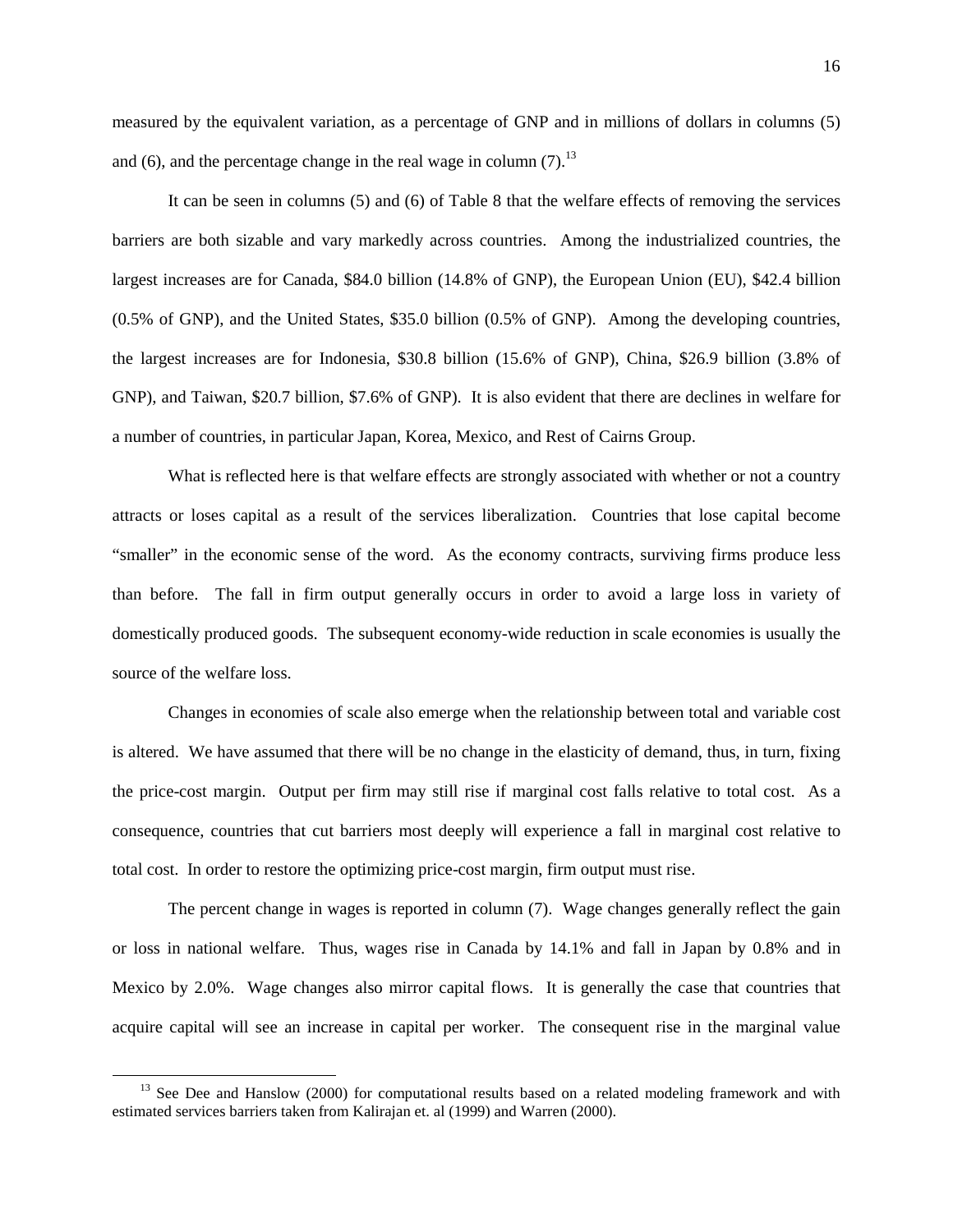product of workers raises the wage by more than the overall welfare increase. That is, in most cases in which national welfare rises, wages rise also and by a greater percentage. By contrast, labor is made worse off in countries where an outflow of capital occurs.

 The results in Scenario A are sensitive to the assumption of perfect capital mobility. As discussed above, countries that import capital must pay a risk premium that is a function of capital imports. The elasticity of the risk premium with respect to the volume of capital imports can be set exogenously in the model. Thus, in Scenario B, we assume that capital imports that result in a 1% increase in the capital stock generate an interest-rate risk premium of 0.1%. That is, the risk-premium elasticity is 0.1%. It is immediately apparent from the results for Scenario B that the introduction of a risk premium that reflects a decrease in international capital mobility has the effect of reducing the welfare effects of services liberalization as compared to Scenario A in which there was perfect capital mobility.

 In both Scenarios A and B, there is a rise in the real return to capital. Therefore, it is likely that, over time, there will be an increase in the world's capital stock. To take this into account, in Scenario C, with the risk premium remaining at 0.1%, we increase the world's capital stock by 3%. This is the amount necessary to hold the real return to capital equal to the level in the base period. As can be seen in Table 8, the welfare effects of services liberalization are now positive for all of the countries shown.<sup>14</sup> For the world as a whole, welfare rises by \$703.7 billion. Canada's welfare increases by \$85.0 billion (14.9% of GNP), the EU by \$202.4 billion (2.5% of GNP), and the United States, \$222.5 billion (3.1%). There are also sizable absolute and percentage increases for the developing countries, in particular China, Indonesia, Taiwan, and Hong Kong.

It is evident accordingly that these welfare effects associated with an increase in the world's capital stock in response to an increase in the rate of return to capital are considerably larger than what we

 $\overline{a}$ 

 $14$  It should be noted in column (4) of Table 8 that the terms of trade are negative for all countries, except for the Rest of Cairns. The reason is that most of the countries in the model get some new capital that generates an increase in supply. The increase in supply has to be absorbed somewhere and will occur only if price falls relative to some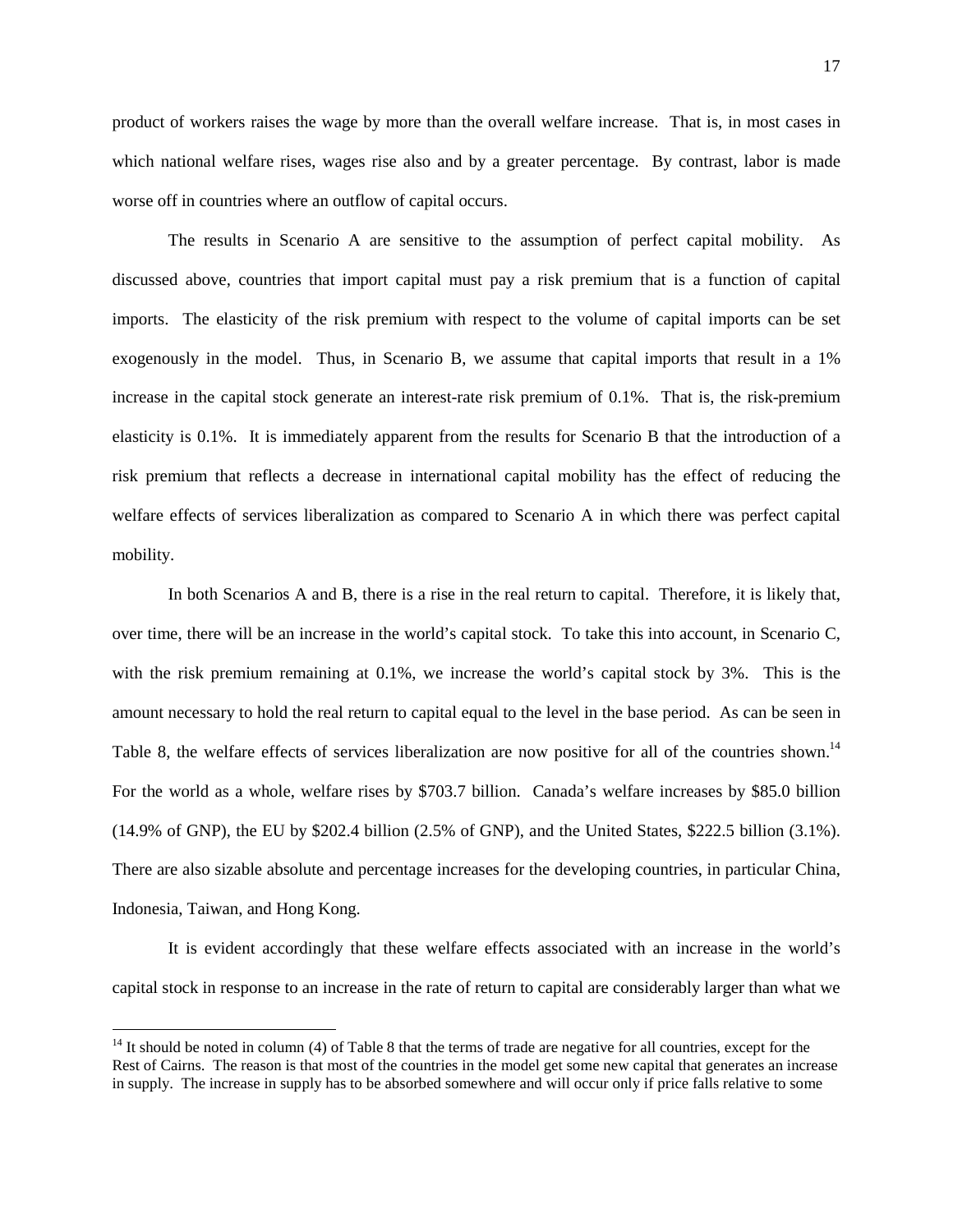are used to seeing in computable general equilibrium (CGE) models, including our Michigan Model in which capital is assumed to be internationally immobile. This may not be surprising because it has been apparent from previous CGE analyses of trade liberalization that have made allowance for international capital flows that the largest welfare gains stem from these flows rather than from the removal of tariffs and other trade barriers that distort consumer choice in goods trade.<sup>15</sup>

Given the large potential welfare effects associated with FDI liberalization one might expect that negotiating liberalization ought to be straightforward. However, in light of the potentially large negative effects for some countries, achieving an agreement on services may actually make negotiations quite difficult.

#### **Sectoral Results**

The results for the three aggregated sectors—agriculture, manufactures, and services—are shown for the Scenario C liberalization in Table 9. For each of the three sectors, we report the percentage changes in exports, imports, sectoral output, number of firms, and the output of foreign-owned affiliates. Output increases economy-wide in just about every sector in all countries. Comparing columns (5) and (6) for the percentage changes in output and number of firms suggests a wide prevalence of the realization of economies of scale. It is also evident that there are generally significant increases in activity by foreign-owned affiliates, especially in those countries that record large increases in output.

#### **VII. Conclusions and Policy Implications**

We have presented an applied general equilibrium model of the behavior of multinational enterprises. The model was used to evaluate the likely trade, production and welfare effects of liberalization of services barriers. We find that the welfare effects of services liberalization can be quite large, especially when allowance is made for increases in the world capital stock in response to an increase in the real return to capital due to liberalization. Our results are perhaps surprising in light of

other price of goods that are not expanding in supply. Since the ROW is not expanding in supply, the price of most goods in the world falls relative to the price of ROW goods.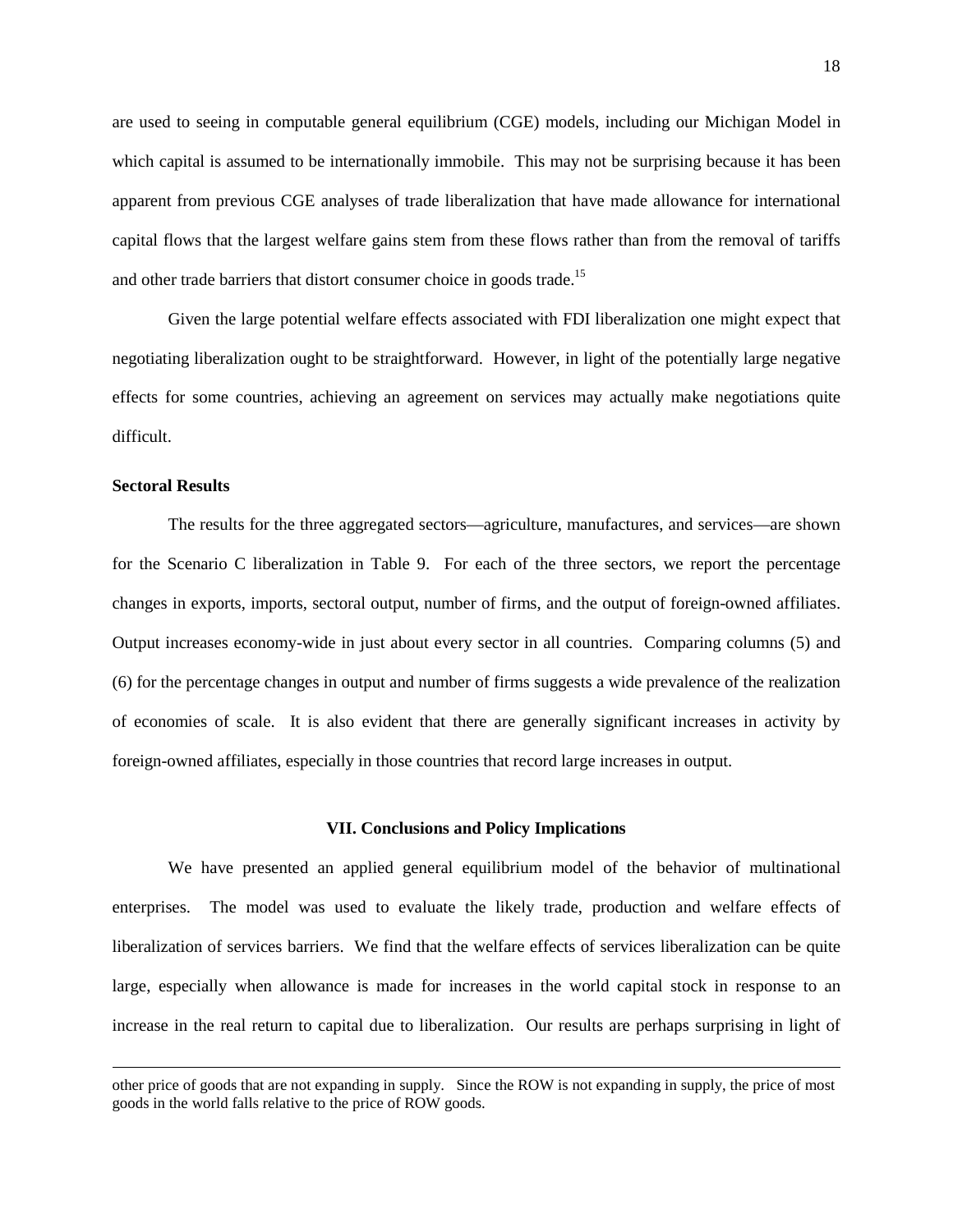previous analysis of liberalization experiments concerning trade in goods, with internationally immobile capital. But we know from previous research that capital formation can play a far more important and substantive role than consumer distortions in determining the welfare effects of goods trade. In the analysis of the behavior of multinational firms, the international allocation of physical capital must play a central role. As a consequence, the welfare effects are far more pronounced than in most previous applied general equilibrium analyses of trade liberalization.

Generally, it is the case that welfare gains emerge for those countries that succeed in attracting physical capital. The capital inflow is correlated with an expansion in output by most or all sectors of the economy. Furthermore, firms in expanding sectors also increase output, thus realizing economies of scale. The improvement in the scale of production contributes to the welfare gain for capital importing countries. By contrast, welfare effects for countries that experience a capital outflow were generally negative.

In the initial liberalization scenarios, the real return to capital increased. So we then considered the possibility that new capital formation might occur. The expanding world capital stock permitted most countries of the model to increase output economy-wide. Realization of economies of scale for most countries in the model emerged as well. As a consequence, nearly all countries gained from services trade liberalization.

Countries that may lose initially from global services liberalization may be tempted to forgo multilateral negotiations. However, in the competition for international capital, the countries that liberalize services will gain at the expense of those countries that attempt to preserve barriers. Therefore, countries are more likely to gain or minimize their losses if they engage in liberalization as well.

We noted in the Introduction that our effort should be taken as a first cut at incorporating FDI into a global CGE model in order to provide estimates of the magnitude of the size, sectoral, and country impacts of services liberalization in the major countries in the global trading system. Clearly, there is more to be done. In particular, we need better and more direct measures of services barriers. In

<sup>&</sup>lt;sup>15</sup> See for example Brown, Deardorff, and Stern (1992).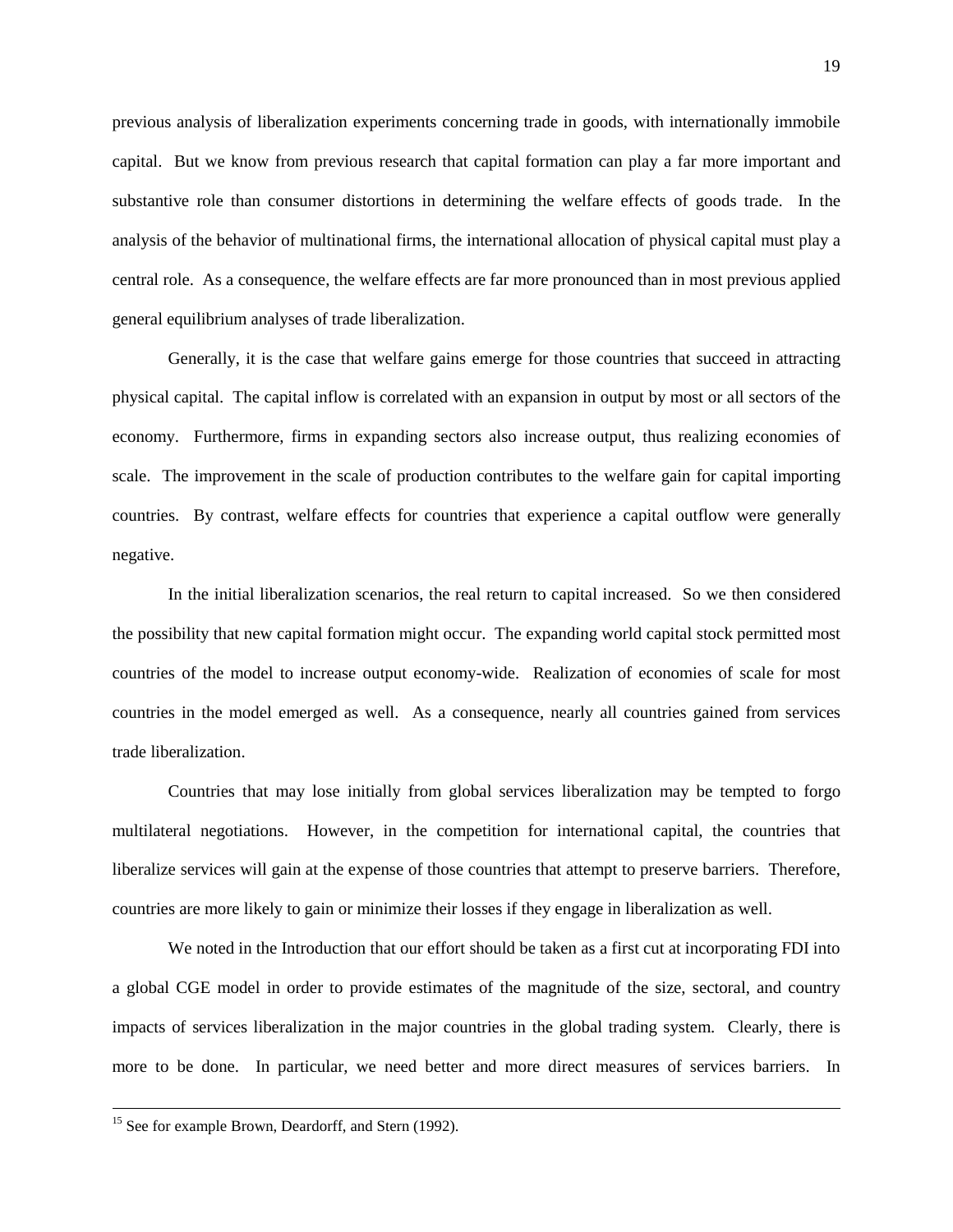particular, the measure used in this study does not account for differences in services product quality. Also, the conceptual formulation of how MNCs make their decisions on the choices among exporting, licensing, and location of their foreign affiliates requires careful attention together with how to represent and implement these more complex behavioral characteristics of MNCs into the CGE modeling structure.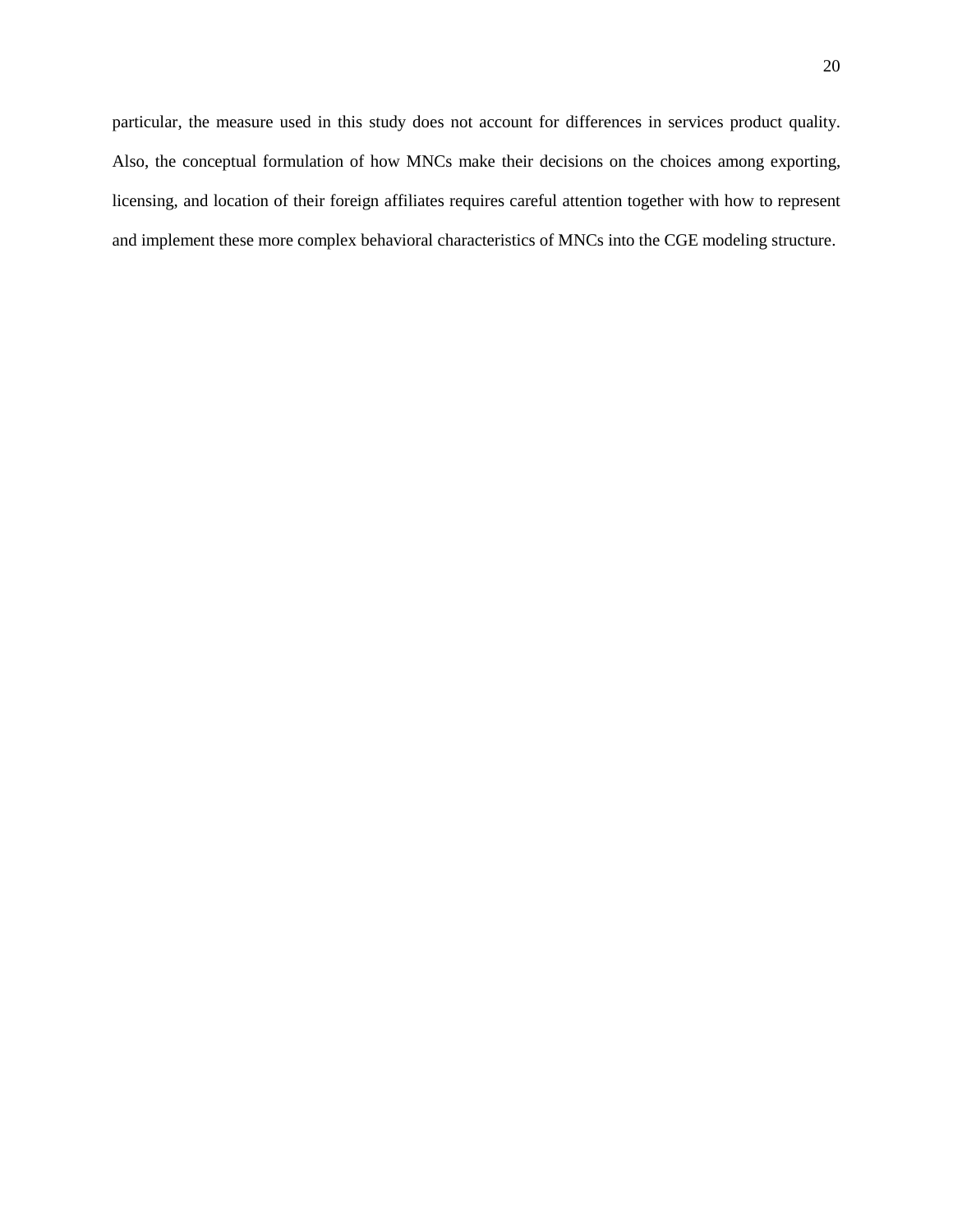#### **References**

- Adams, Philip D. 1998. "Long-run Effects of APEC Trade Liberalisation: An Applied General Equilibrium Analysis," *The World Economy* 21:931-52*.*
- Australian Department of Foreign Affairs and Trade. 1999. *Global Trade Reform: Maintaining Momentum*. Canberra: Commonwealth of Australia.
- Benjamin, Nancy and Xinshen Diao. 1997. "Liberalizing Services Trade in APEC: A General Equilibrium Analysis with Imperfect Competition," processed.
- Bora, B. and S. Guisinger. 1997. "Impact of Investment Liberalization in APEC," Flinders University, processed.
- Brown, Drusilla K., Alan V. Deardorff, and Robert M. Stern. 1992. "A North American Free Trade Agreement: Issues and a Computational Assessment," *The World Economy* 15:15-29.
- Brown, Drusilla K., Alan V. Deardorff, and Robert M. Stern. 1996a. "Modeling Multilateral Liberalization in Services," *Asia-Pacific Economic Review* 2:21-34.
- Brown, Drusilla K., Alan V. Deardorff, Alan K. Fox, and Robert M. Stern. 1996b. "The Liberalization of Services Trade: Potential Impacts in the Aftermath of the Uruguay Round," in Will Martin and L. Alan Winters (eds.), *The Uruguay Round and the Developing Countries.* Cambridge: Cambridge University Press.
- Deardorff, Alan V. and Robert M. Stern. 1998. *Measurement of Nontariff Barriers*. Ann Arbor: University of Michigan Press.
- Dee, Philippa and Kevin Hanslow. 2000. "Multilateral Liberalization of Services Trade," in Robert M. Stern (ed.), *Services in the International Economy*. Ann Arbor: University of Michigan Press, forthcoming.
- Dee, Philippa, Alexis Hardin, and Michael Schuele. 1998. *Early Voluntary Sectoral Liberalisation,*  Productivity Commission Staff Research Paper, AusInfo, Canberra.
- Dee, Philippa, Chris Geisler, and Greg Watts. 1996. *The Impact of APEC's Free Trade Commitment,*  Staff Information Paper, Industry Commission, Canberra.
- Donovan, D. and Y.H. Mai. 1996. "APEC Trade Liberalisation: The Impact of Increased Capital Mobility," *Australian Commodities* 3:520-26.
- Francois, Joseph. 1999. "Estimates of Barriers to Trade in Services," in process.
- Hardin, Alexis and Leanne Holmes. 1997. *Services Trade and Foreign Direct Investment*. Staff Research Paper, Industry Commission. Canberra: Australian Government Publishing Services.
- Hertel, Thomas W. 2000. "Potential Gains from Reducing Trade Barriers in Manufacturing, Services, and Agriculture," *Federal Reserve Bank of St. Louis Review* 82:77-99.
- Hoekman, Bernard. 1995. "Assessing the General Agreement on Trade in Services," in Will Martin and L. Alan Winters (eds.), *The Uruguay Round and the Developing Countries*, World Bank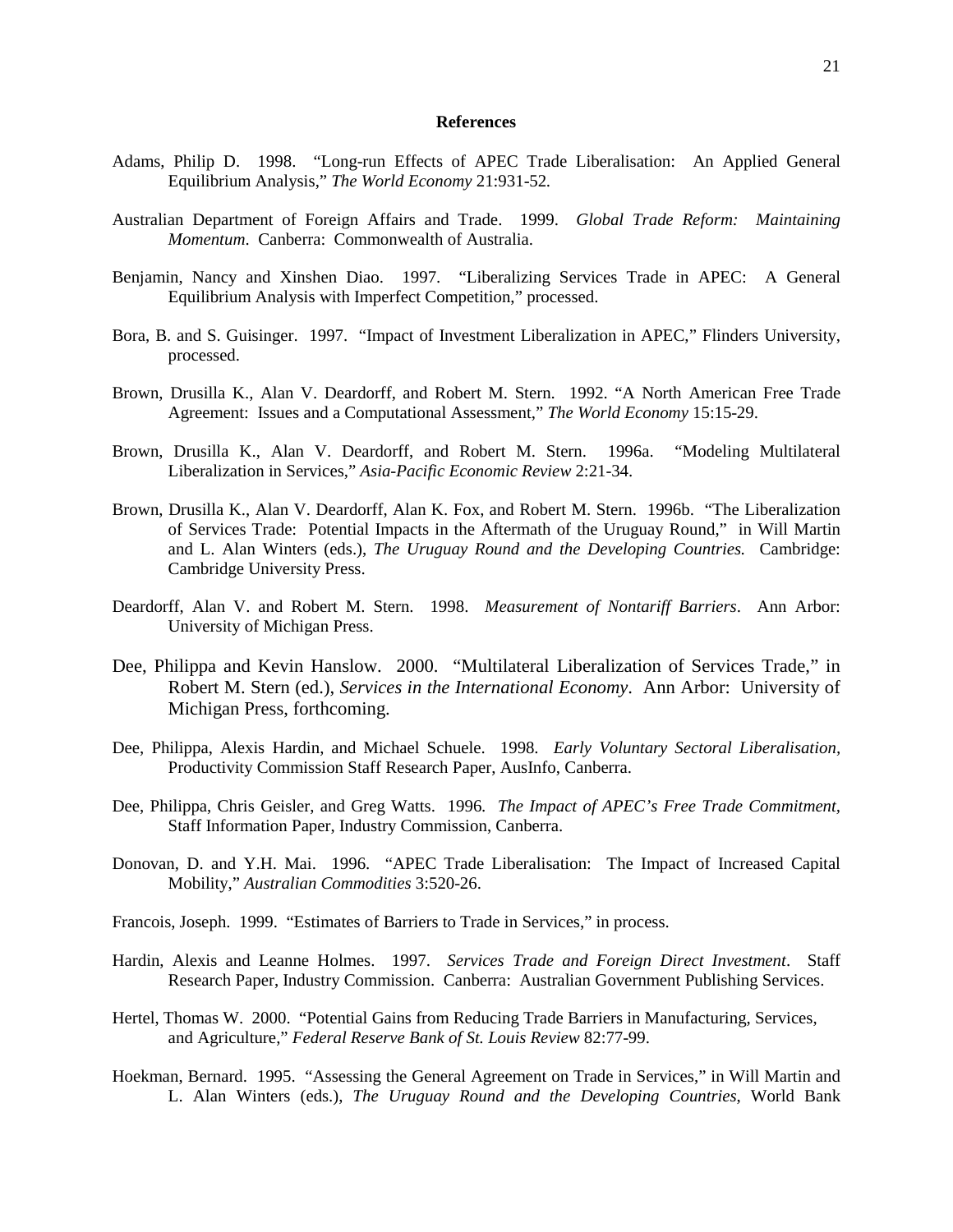Discussion Paper No. 307. Washington, D.C.: The World Bank. Revised version published in Martin and Winters (eds.), Cambridge University Press, 1996.

- Hoekman, Bernard. 2000. "The Next Round of Services Negotiations: Identifying Priorities and Options," *Federal Reserve Bank of St. Louis Review* 82:31-47.
- Hoekman, Bernard and Carlos A. Primo Braga. 1997. "Protection and Trade in Services: A Survey," *Open Economies Review* 8:285-308.
- Ianchovichina, Elena, Robert McDougall, and Thomas Hertel. 1999. "A Disequilibrium Model of International Capital Mobility," presented at Second Annual Conference on Global Economic Analysis, Ebberuk, Denmark, June 20-22.
- Kalirajan, Kaleeswaran, Greg McGuire, Duc Nguyen-Hong, and Michael Schuele. 1999. "The Price Impact of Restrictions on Banking Services," in Christopher Findlay and Tony Warren (eds.), *Impediments to Trade in Services: Measurement and Policy Implications.* Sydney: Routledge.
- Karsenty, Guy. 2000. "Just How Big Are the Stakes? An Assessment of Trade in Services by Mode of Supply," in Pierre Sauvé and Robert M. Stern (eds.), *Services 2000: New Directions in Services Trade Liberalization.* Washington, D.C.: Brookings Institution.
- Marko, M. 1998. "An Evaluation of the Basic Telecommunications Services Agreement, CIES Policy Discussion Paper 98/09, Centre for International Economic Studies, University of Adelaide.
- Markusen, James R., Thomas F. Rutherford, and Linda Hunter. 1995. "Trade Liberalization in a Multinational Dominated Industry," *Journal of International Economics* 38:95-117.
- Markusen, James, Thomas Rutherford, and David Tarr. 1999. "Foreign Direct Investment in Services and the Domestic Market for Expertise," for presentation at the Second Annual Conference on Global Economic Analysis, Ebberuk, Denmark, June 20-22, 1999.
- Martin, Will and K. Yanagashima. 1993. "Concerted Trade Liberalization and Economic Development in the Asia-Pacific Region," background paper for *East Asia's Trade and Investment*, World Bank, International Economics Department, Washington, D.C.
- Mattoo, Aaditya. 1998. "Financial Services and the WTO: Liberalization in the Developing and Transition Economies," for presentation at the Workshop, "Measuring Impediments to Trade in Services," Productivity Commission, Canberra, April 30 – May 1, 1998.
- McGuire, Greg and Michael Schuele. 1998. "Restrictiveness of International Trade in Banking Services," in Christopher Findlay and Tony Warren (eds.), *Impediments to Trade in Services: Measurement and Policy Implications.* Sydney: Routledge, forthcoming.
- McGuire, Greg, Michael Schuele, and T. Smith. 1999. "Restrictiveness of International Trade in Maritime Services," in Christopher Findlay and Tony Warren (eds.), *Impediments to Trade in Services: Measurement and Policy Implication."* Sydney: Routledge, forthcoming.
- McGuire, Greg. 1998. *Australia/s Restrictions on Trade in Financial Services.* Staff Research Paper, Productivity Commission, Canberra.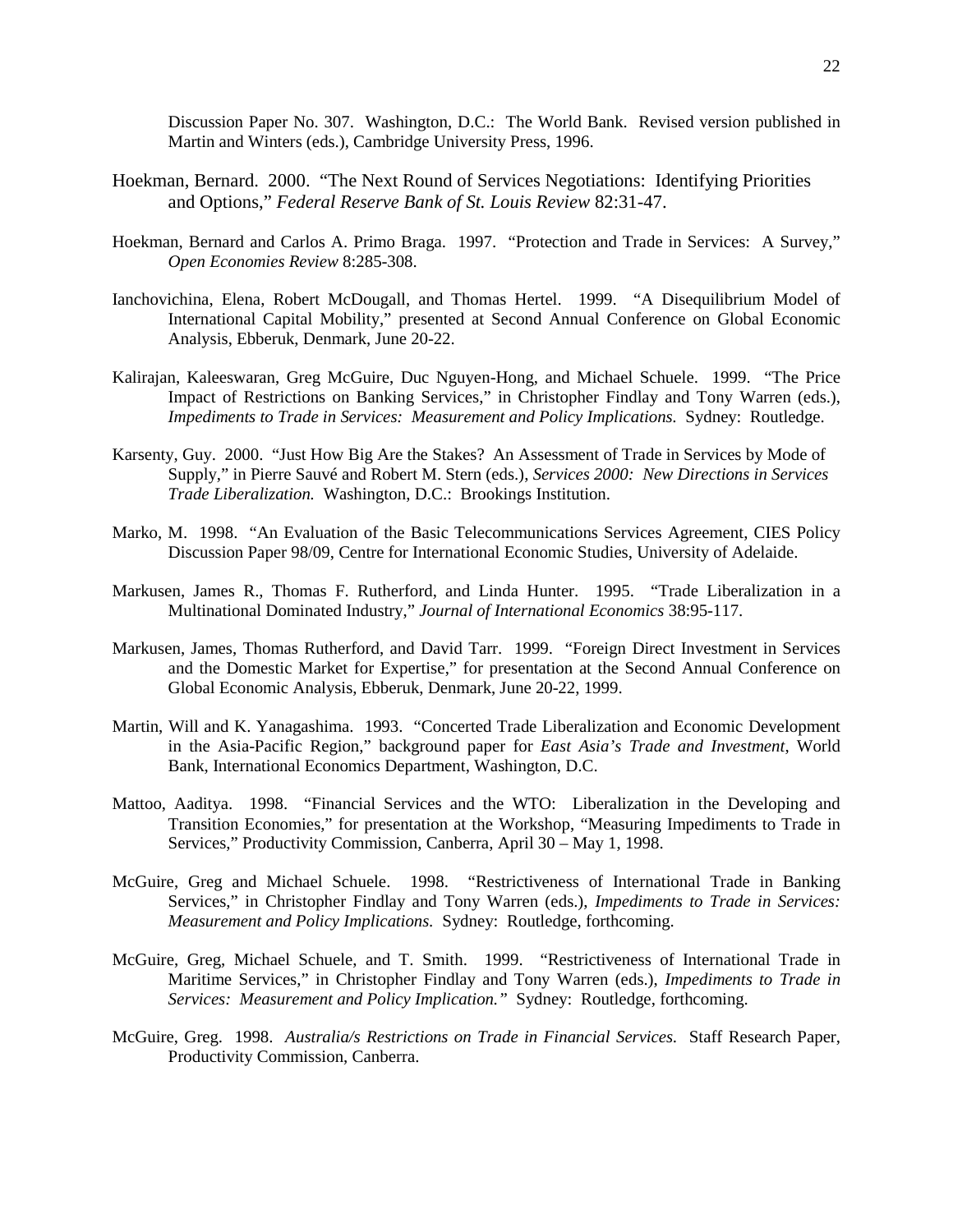- McKibbin, Warwick and P.J. Wilcoxen. 1996. "The Role of Services in Modeling the Global Economy," *Asia-Pacific Economic Review* 2:2-13.
- OECD. 1997. "Assessing Barriers to Trade in Services: A Pilot Study on Accountancy Services," TD/TC/WP(97)26, Working Party of the Trade Committee. Paris: OECD.
- Pacific Economic Cooperation Council (PECC). 1995. *Survey of Impediments to Trade and Investment in the APEC Region*. Singapore: PECC.
- Petri, Peter A. 1997. "Foreign Direct Investment in a Computable General Equilibrium Framework," paper prepared for the conference, *Making APEC Work: Economic Challenges and Policy Alternatives*, March 13-14, Keio University, Tokyo.
- Tamms, V. 1999. "Frontier Cost Estimates of the Impact of Restrictions in Air Transport Services," in Christopher Findlay and Tony Warren (eds.), *Impediments to Trade in Services: Measurement and Policy Implications.* Sydney: Routledge, forthcoming,
- United Nations Conference on Trade and Development (UNCTAD). 1996. *World Investment Report 1996: Investment, Trade and International Policy Arrangements*. New York and Geneva: UNCTAD.
- Verikos, George and Keven Hanslow. 1999. "Modeling the Effects of Implementing the Uruguay Round: A Comparison Using the GTAP Model under Alternative Treatments of International Capital Mobility," presented at Second Annual Conference on Global Economic Analysis, Ebberuk, Denmark, June 20-22.
- Walmsley, Terrie Louise. 1999. "Incorporating International Capital Ownership into the GTAP Mode: Results for Asia-Pacific Trade Liberalisation, "presented at Second Annual Conference on Global Economic Analysis, Ebberuk, Denmark, June 20-22.
- Warren, Tony. 1999a. "Quantity Impacts of Trade and Investment Restrictions in Telecommunications," in Christopher Findlay and Tony Warren (eds.), *Impediments to Trade in Services: Measurement and Policy Implications.* Sydney: Routledge, forthcoming.
- Warren, Tony. 1999b. "The Application of the Frequency Approach to Trade in Telecommunications Services," in Christopher Findlay and Tony Warren (eds.), *Impediments to Trade in Services: Measurement and Policy Implications.* Sydney: Routledge, forthcoming.
- Warren, Tony and Christopher Findlay. 2000. "How Significant are the Barriers? Measuring Impediments to Trade in Services," in Pierre Sauvé and Robert M. Stern (eds.), *Services 2000: New Directions in Services Trade Liberalization.* Washington, D.C.: Brookings Institution.
- Worldscope. 1998. "Corporate Financial and Ownership Indicators." (Bethesda, Maryland)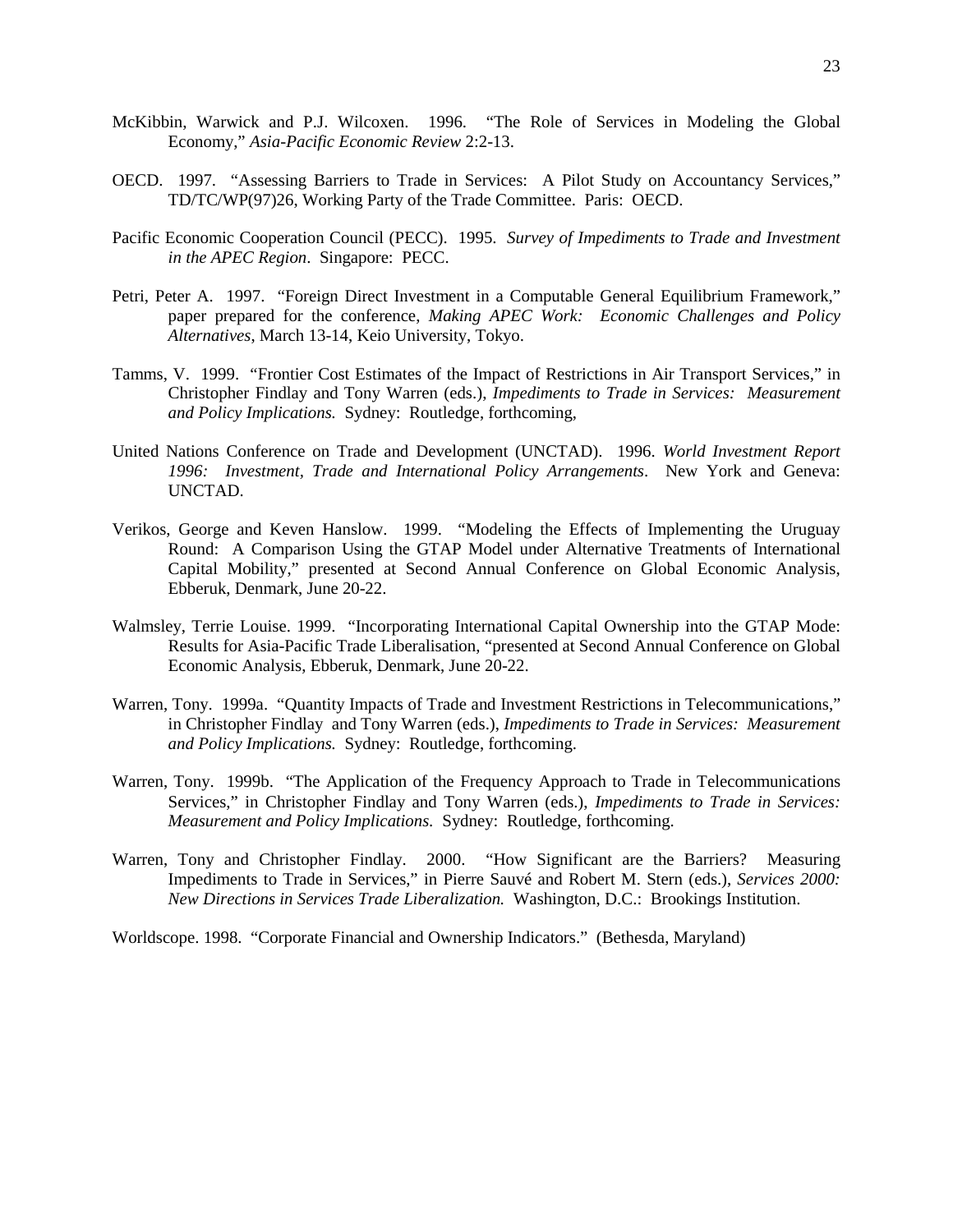| Mode of Supply <sup>a</sup> | Category                           | <b>Value</b><br>\$bm) | <b>Cumulative share</b><br>$($ %) |
|-----------------------------|------------------------------------|-----------------------|-----------------------------------|
| Mode 1                      | Commercial services (excl. travel) | 890                   | 41.0                              |
| Mode 2                      | Travel                             | 430                   | 19.8                              |
| Mode 3                      | Gross output of foreign affiliates | 820                   | 37.8                              |
| Mode 4                      | <b>Compensation of Employees</b>   | 30                    | 1.4                               |
| Total                       |                                    | 2,170                 | 100.0                             |

## **Table 1. Trade in Services by Modes of Supply, 1997**

<sup>a</sup>Modes 1, 2, and 4 are derived from balance-of-payments data.

Source: Karsenty (2000).

| <b>Table 2. Barriers to FDI</b> |                                                                                                  |  |  |  |  |  |  |  |
|---------------------------------|--------------------------------------------------------------------------------------------------|--|--|--|--|--|--|--|
| Restrictions on market entry    | Bans on foreign investment in certain sectors                                                    |  |  |  |  |  |  |  |
|                                 | Quantitative restrictions (e.g., limit of 25 per cent foreign ownership                          |  |  |  |  |  |  |  |
|                                 | in a sector)                                                                                     |  |  |  |  |  |  |  |
|                                 | Screening and approval (sometimes involving national interest or net<br>economic benefits tests) |  |  |  |  |  |  |  |
|                                 | Restrictions on the legal form of the foreign entity                                             |  |  |  |  |  |  |  |
|                                 | Minimum capital requirements                                                                     |  |  |  |  |  |  |  |
|                                 | Conditions on subsequent investment                                                              |  |  |  |  |  |  |  |
|                                 | Conditions on location                                                                           |  |  |  |  |  |  |  |
|                                 | <b>Admission</b> taxes                                                                           |  |  |  |  |  |  |  |
| Ownership and control           | Compulsory joint ventures with domestic investors                                                |  |  |  |  |  |  |  |
| restrictions                    | Limits on the number of foreign board members                                                    |  |  |  |  |  |  |  |
|                                 | Government appointed board members                                                               |  |  |  |  |  |  |  |
|                                 | Government approval required for certain decisions                                               |  |  |  |  |  |  |  |
|                                 | Restrictions on foreign shareholders' rights                                                     |  |  |  |  |  |  |  |
|                                 | Mandatory transfer of some ownership to locals within a specified                                |  |  |  |  |  |  |  |
|                                 | time $(e.g., 15 years)$                                                                          |  |  |  |  |  |  |  |
| Operational restrictions        | Performance requirements (e.g., export requirements)                                             |  |  |  |  |  |  |  |
|                                 | Local content restrictions                                                                       |  |  |  |  |  |  |  |
|                                 | Restrictions on imports of labor, capital and raw materials                                      |  |  |  |  |  |  |  |
|                                 | Operational permits or licenses                                                                  |  |  |  |  |  |  |  |
|                                 | Ceilings on royalties                                                                            |  |  |  |  |  |  |  |
|                                 | Restrictions on repatriation of capital and profits                                              |  |  |  |  |  |  |  |

Source: UNCTAD (1996).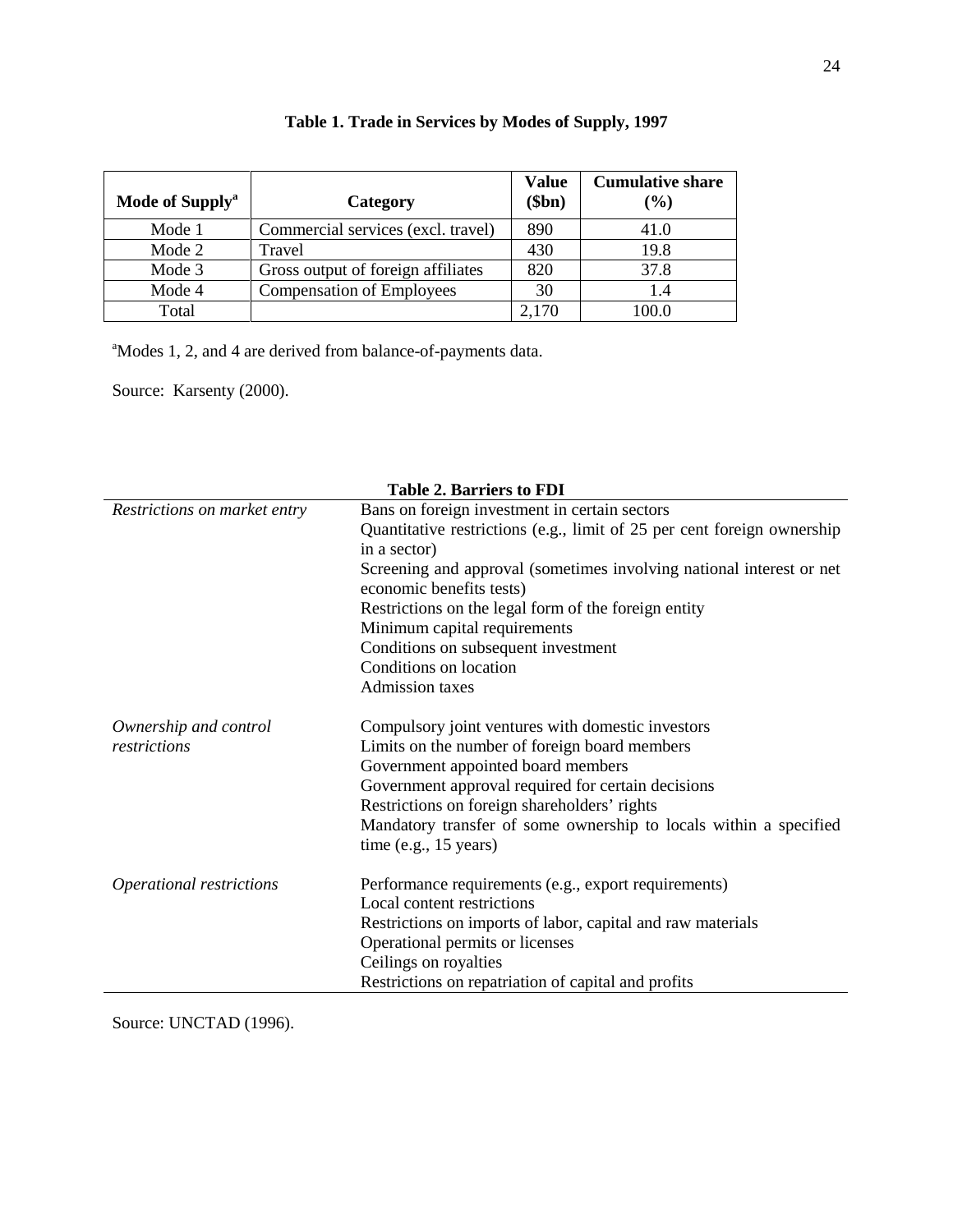|                      |                   | ISIC <sub>9</sub>    |           |                            |                 |
|----------------------|-------------------|----------------------|-----------|----------------------------|-----------------|
|                      | ISIC <sub>5</sub> | ISIC <sub>6</sub>    | Transp.,  | ISIC <sub>8</sub>          | Social &        |
|                      | Con-              | Wholesale &          | Storage & | <b>Business &amp; Fin.</b> | <b>Personal</b> |
| Country              | struction         | <b>Retail Distr.</b> | Communic. | <b>Services</b>            | <b>Services</b> |
| Australia            | 12.0              | 7.4                  | 183.4     | 24.8                       | 25.4            |
| Austria              | 5.0               | 4.6                  | 98.7      | 20.1                       | 13.9            |
| Canada               | 6.0               | 9.0                  | 117.7     | 25.9                       | 40.2            |
| Chile                | 40.0              | 34.4                 | 182.2     | 45.2                       | 42.9            |
| European             | 10.0              | 10.0                 | 182.0     | 27.2                       | 23.6            |
| Union                |                   |                      |           |                            |                 |
| Finland              | 19.0              | 14.6                 | 181.0     | 23.8                       | 31.7            |
| Hong Kong            | 32.0              | 31.5                 | 149.8     | 39.0                       | 42.9            |
| Japan                | 5.0               | 4.6                  | 142.0     | 28.9                       | 32.3            |
| Korea                | 16.0              | 21.4                 | 164.9     | 36.3                       | 40.7            |
| Mexico               | 24.0              | 21.3                 | 152.3     | 40.9                       | 29.8            |
| New Zealand          | 5.0               | 13.4                 | 181.5     | 30.5                       | 36.1            |
| Norway               | 5.0               | 13.4                 | 122.2     | 25.7                       | 24.0            |
| Singapore            | 12.0              | 34.4                 | 138.8     | 35.9                       | 33.7            |
| Sweden               | 12.0              | 13.4                 | 184.2     | 22.5                       | 26.9            |
| Switzerland          | 5.0               | 8.0                  | 178.1     | 27.7                       | 32.3            |
| Turkey               | 5.0               | 34.4                 | 31.6      | 35.4                       | 35.9            |
| <b>United States</b> | 5.0               | 4.6                  | 111.4     | 21.7                       | 31.7            |

**Table 3. Constructed Ad Valorem Tariff Equivalent "Guesstimates" by 1-Digit ISIC Services Sectors for Selected Countries (Percentage)** 

Source: Hoekman (1995, pp. 355-56).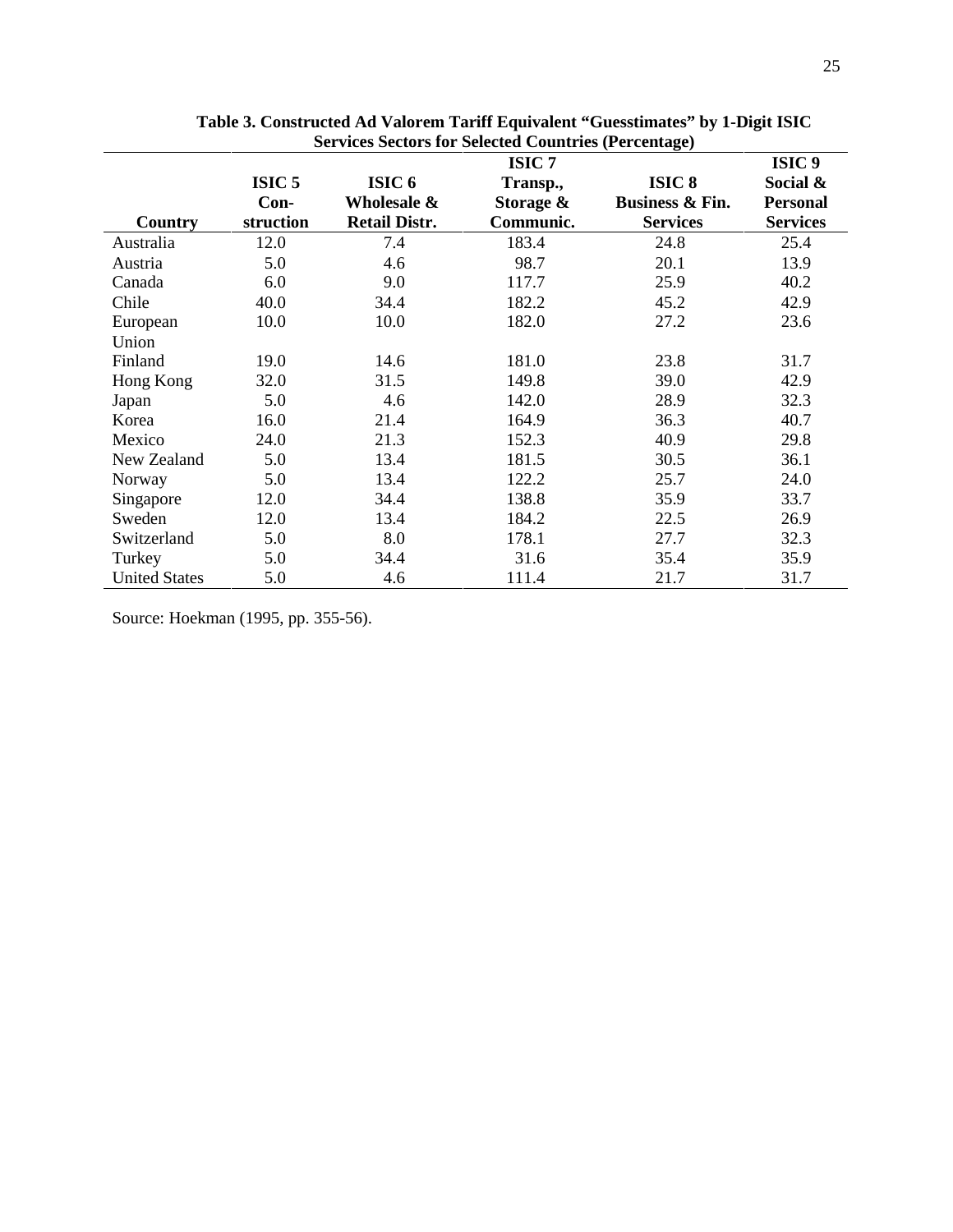|                                             | <b>Business/financial</b> |                     |
|---------------------------------------------|---------------------------|---------------------|
| <b>Countries/regions</b>                    | <b>Services</b>           | <b>Construction</b> |
|                                             | $\frac{0}{0}$             | $\frac{0}{0}$       |
| North America <sup>+</sup>                  | 8.2                       | 9.8                 |
| <b>Western Europe</b>                       | 8.5                       | 18.3                |
| Australia and New Zealand                   | 6.9                       | 24.4                |
| Japan                                       | 19.7                      | 29.7                |
| China                                       | 18.8                      | 40.9                |
| Taiwan                                      | 2.6                       | 5.3                 |
| <b>Other Newly Industrialized Countries</b> | 2.1                       | 10.3                |
| Indonesia1                                  | 6.8                       | 9.6                 |
| <b>Other South East Asia</b>                | 5.0                       | 17.7                |
| India                                       | 13.1                      | 61.6                |
| Other South Asia <sup>*</sup>               | 20.4                      | 46.3                |
| <b>Brazil</b>                               | 35.7                      | 57.2                |
| Other Latin America                         | 4.7                       | 26.0                |
| Turkey*                                     | 20.4                      | 46.3                |
| Other Middle East and North Africa          | 4.0                       | 9.5                 |
| <b>CEECs &amp; Russia</b>                   | 18.4                      | 51.9                |
| South Africa                                | 15.7                      | 42.1                |
| Other Sub-Saharan Africa                    | 0.3                       | 11.1                |
| Rest of World (ROW)                         | 20.4                      | 46.3                |

### **Table 4. Estimated Tariff Equivalents in Traded Services: Gravity-Model Based Regression Method**

<sup>\*</sup>Turkey and Other South Asia are not available, separately, in the U.S. data, and have been assigned estimated ROW values.

+North America values involve assigning Canada/Mexico numbers to the United States. Source: Francois (1999).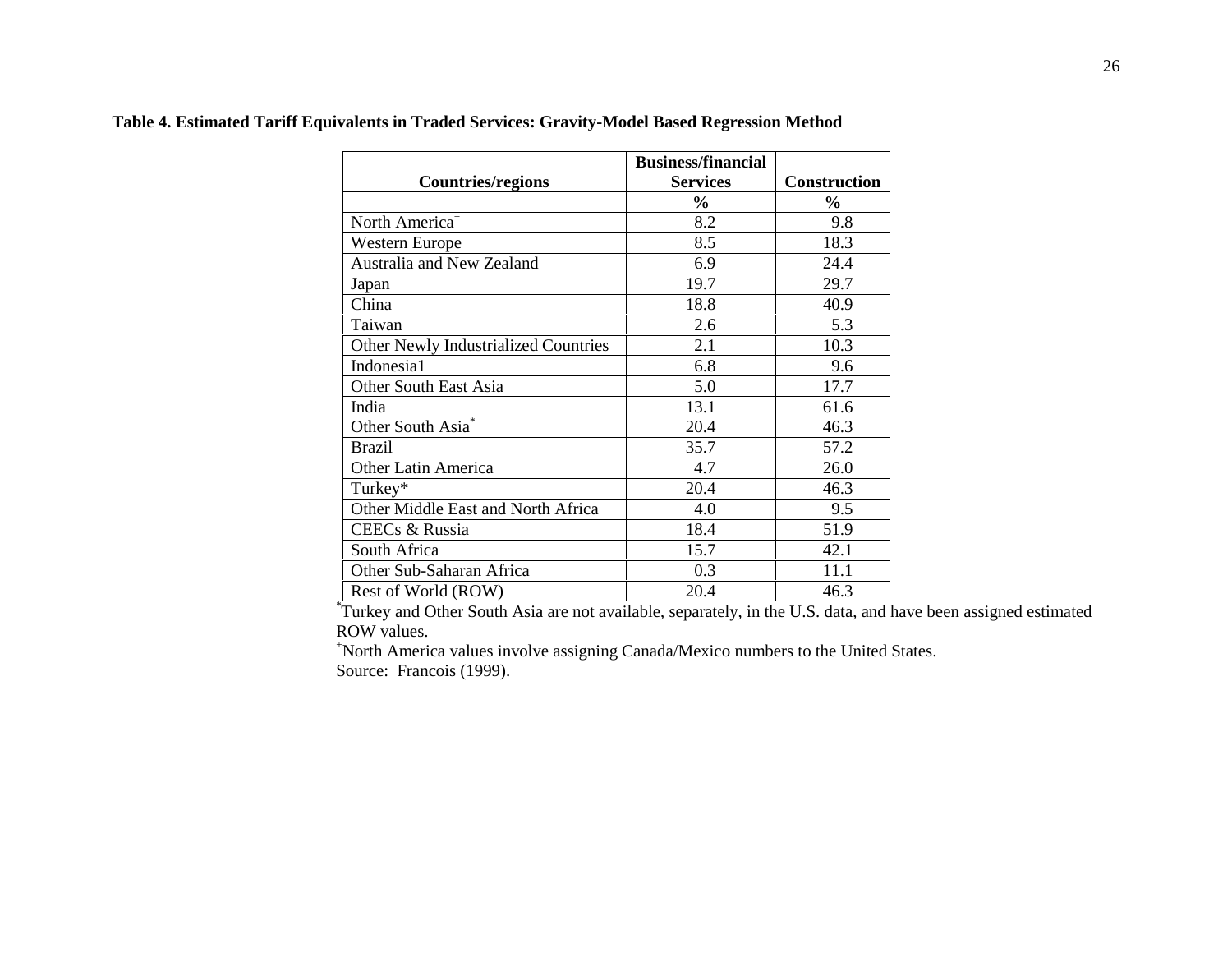| <b>Country/Region</b>             | <b>Agriculture</b> | <b>Manufacturing</b> | <b>Services</b> |
|-----------------------------------|--------------------|----------------------|-----------------|
|                                   | $\frac{0}{0}$      | $\%$                 | $\frac{0}{0}$   |
| Australia                         | 8.4                | 15.5                 | 16.6            |
| Canada                            | 32.1               | 22.6                 | 32.9            |
| Chile                             | 39.1               | 40.8                 | 44.0            |
| China                             | 30.6               | 28.1                 | 49.5            |
| European Union                    | 22.9               | 23.8                 | 31.6            |
| Hong Kong                         | 25.9               | 12.8                 | 18.1            |
| Indonesia                         | 41.8               | 34.3                 | 41.3            |
| Japan                             | 38.4               | 26.4                 | 28.7            |
| Republic of Korea                 | 11.2               | 25.7                 | 25.8            |
| Malaysia                          | 22.6               | 6.0                  | 21.6            |
| Mexico                            | 38.4               | 39.3                 | 37.2            |
| New Zealand                       | 33.3               | 16.6                 | 26.8            |
| Philippines                       | 18.1               | 28.6                 | 42.3            |
| Singapore                         | 0.0                | 11.1                 | 22.0            |
| Taiwan                            | 19.6               | 25.1                 | 41.3            |
| Thailand                          | 38.2               | 27.3                 | 52.6            |
| <b>United States</b>              | 36.6               | 21.2                 | 42.3            |
| Rest of Cairns Group <sup>a</sup> | 36.3               | 31.1                 | 39.0            |

**Table 5. Average Gross Operating Margins of Firms Listed on National Stock Exchanges, 1994-96 by Country/Region** 

<sup>a</sup>Includes Argentina, Brazil, and Colombia.

Source: Hoekman (2000). Based on calculations using Worldscope (1998) data.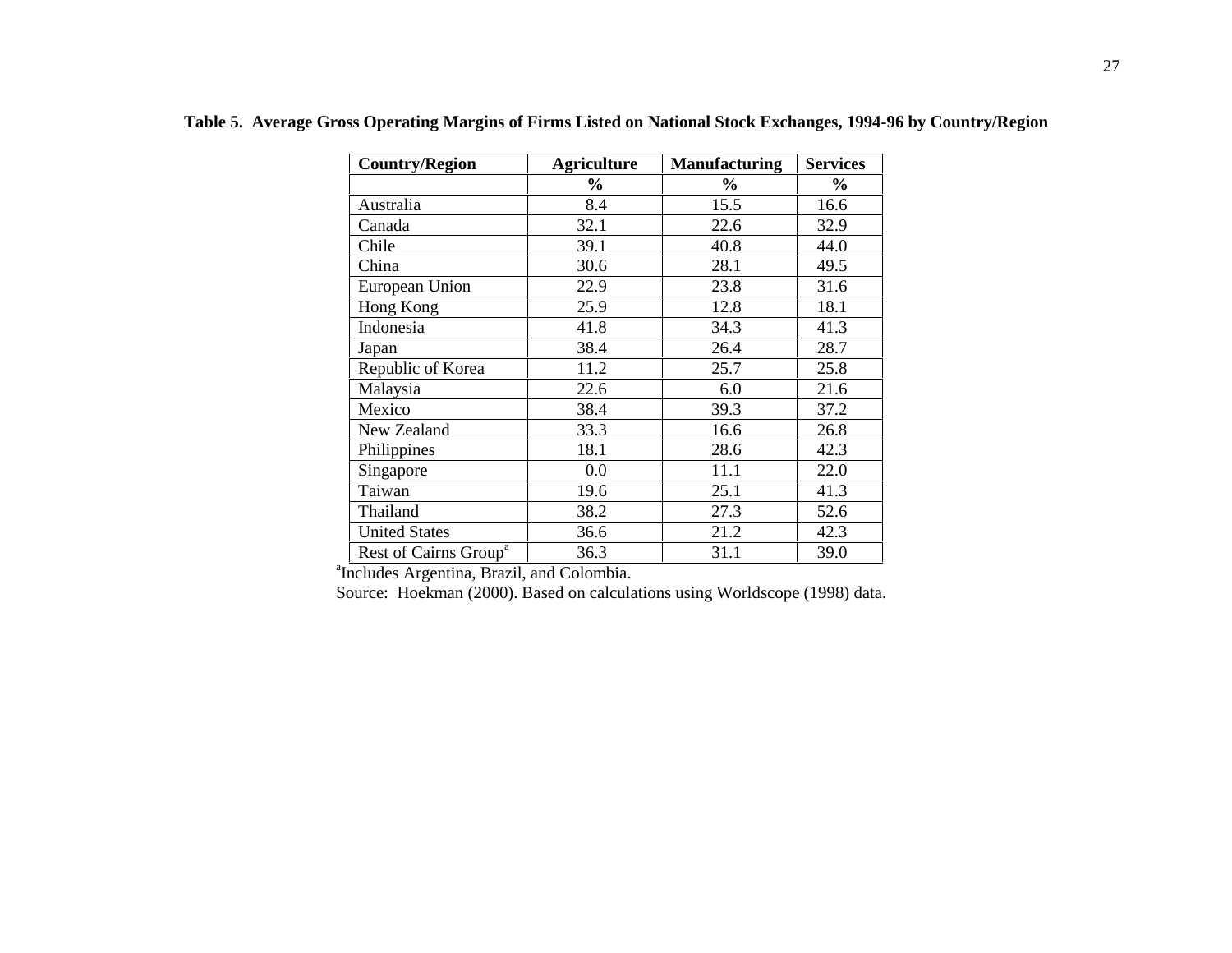| Country/            | Recrea-       | <b>Business</b> | Construc-     | Consult-      | <b>Finance</b> | <b>Health</b> | <b>Hotels</b> | <b>Retail</b> | Wholesale     | Transport/      |
|---------------------|---------------|-----------------|---------------|---------------|----------------|---------------|---------------|---------------|---------------|-----------------|
| <b>Region</b>       | <b>Tion</b>   | services        | tion          | ing           |                |               |               | <b>Trade</b>  |               | utilities       |
|                     | $\frac{0}{0}$ | $\frac{0}{0}$   | $\frac{6}{6}$ | $\frac{0}{0}$ | $\frac{0}{0}$  | $\frac{0}{0}$ | $\frac{6}{6}$ | $\frac{6}{6}$ | $\frac{0}{0}$ | $\frac{6}{6}$   |
| Australia           | 17.9          | 13.8            | 15.3          | $7.0\,$       | 41.0           | $\mathbf b$   | 27.3          | 7.9           | 9.1           | $-69.3^{\circ}$ |
| Canada              | 60.1          | 51.7            | 14.4          | 19.2          | 44.5           | 2.3           | 67.8          | 12.0          | 16.0          | 36.5            |
| Chile               | $\bf{B}$      | $\mathbf b$     | 68.7          | $\mathbf b$   | 55.2           | $\mathbf b$   | $\mathbf b$   | 21.3          | 27.9          | 46.8            |
| China               | $\, {\bf B}$  | $\mathbf b$     | 45.9          | 67.1          | 34.0           | $\mathbf b$   | 77.5          | 24.4          | 25.5          | 46.9            |
| European            | 42.5          | 32.1            | 19.3          | 22.1          | 51.6           | 22.3          | 23.7          | 23.6          | 19.9          | 32.6            |
| Union               |               |                 |               |               |                |               |               |               |               |                 |
| Hong Kong           | $\, {\bf B}$  | 6.5             | 12.9          | 11.5          | 25.4           | $\mathbf b$   | 31.3          | 10.1          | 6.9           | 31.0            |
| Indonesia           | $\, {\bf B}$  | 81.1            | 22.9          | 25.3          | 53.6           | b             | 68.2          | 26.4          | 24.8          | 45.3            |
| Japan               | 28.1          | 31.6            | 14.2          | 28.6          | 40.5           | 40.1          | 27.2          | 32.9          | 15.6          | 20.6            |
| Republic of         | $\, {\bf B}$  | 41.2            | 15.3          | $\mathbf b$   | $\mathbf b$    | b             | $\mathbf b$   | 26.7          | 14.9          | 31.2            |
| Korea               |               |                 |               |               |                |               |               |               |               |                 |
| Malaysia            | 13.3          | $-39.9^{\circ}$ | 18.3          | 14.7          | 28.3           | 24.3          | 38.7          | 11.2          | 10.8          | 30.7            |
| Mexico              | 19.6          | $\mathbf b$     | 25.7          | 37.3          | 33.3           | $\mathbf b$   | 49.6          | 28.4          | 25.0          | 51.0            |
| New                 | $\bf{B}$      | $\mathbf b$     | 13.8          | $\mathbf b$   | 57.6           | $\mathbf b$   | 26.9          | 6.6           | 19.7          | 35.6            |
| Zealand             |               |                 |               |               |                |               |               |               |               |                 |
| Philippines         | 19.9          | $\mathbf b$     | 40.2          | $\mathbf b$   | 53.9           | $\mathbf b$   | 55.8          | 43.9          | 40.3          | 42.3            |
| Singapore           | 46.7          | 8.6             | 10.6          | 7.7           | 46.3           | 29.2          | 28.2          | 5.4           | 7.9           | 28.0            |
| Taiwan              | 79.9          | 36.3            | 21.6          | 11.1          | 64.8           | b.            | 74.5          | 21.5          | 23.2          | 38.9            |
| Thailand            | 85.4          | 35.8            | 38.1          | $-8.8$        | 60.3           | 40.6          | 55.5          | 44.2          | 25.6          | 56.7            |
| United              | 46.8          | 56.2            | 20.2          | $-136.0$      | 56.3           | 37.0          | 48.5          | 34.6          | 27.0          | 43.4            |
| <b>States</b>       |               |                 |               |               |                |               |               |               |               |                 |
| Other               | $\bf{B}$      | $\mathbf b$     | 28.9          | 26.2          | 69.8           | 29.3          | 64.6          | 24.2          | 22.9          | 52.4            |
| Cairns <sup>a</sup> |               |                 |               |               |                |               |               |               |               |                 |

### **Table 6. Average Gross Operating Margins of Services Firms Listed on National Stock Exchanges, 1994-96, by Country/Region and by Sector**

<sup>a</sup>Includes Argentina, Brazil, and Colombia.

<sup>b</sup>Data not available.

<sup>c</sup>Reflects negative gross operating margin.

Source: Hoekman (2000). Based on calculations using Worldscope (1998) data.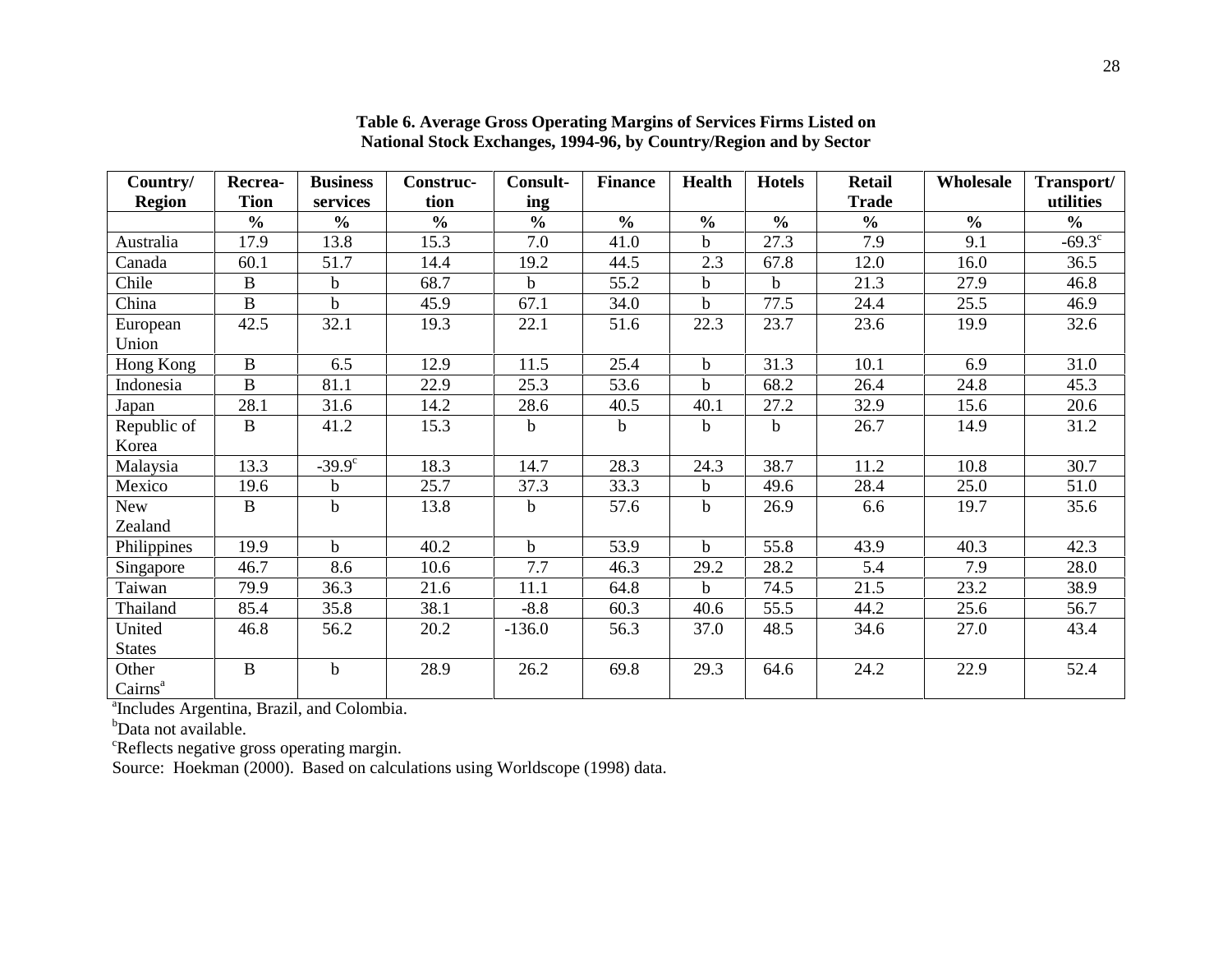### **Table 7. Alternative Approaches to Modeling the Impact of Barriers to Trade and Investment**

#### **1. Reduction in services barriers.**

#### **Brown et al. (1996a, b)**

Based on 8-region, 29-sector, 1990-reference year version of Michigan CGE model, with all goods and services tradable. Uses Hoekman's (1995) "guesstimates" of tariff equivalents covering all modes of providing services, including FDI. Factors involved in FDI assumed to be part of factor markets in country of origin.

#### **Australian Department of Foreign Affairs and Trade (1999)**

Based on GTAP model, version 4 (1995) database covering 45 regions and 50 sectors in each region, and on the Asia Pacific G-cubed model with 18 regions and 6 sectors, with inclusion of a financial sector and full (dynamic) macroeconomic closure. Uses modifications of Hoekman's (1995) "guesstimates" of services tariff equivalents.

#### **Francois et al. (1996)**

CGE analysis using 1989 reference year and calculation of the effects of price wedges that can be attributed to the Jones Act that restricts U.S. trade in domestic water transportation (cabotage) services.

### **Robinson et al. (1999)**

Based on 10-region, 11-sector, 1995-reference year CGE model, with all goods and services tradable. Uses Hoekman's (1995) "guesstimates" of services tariff equivalents, with allowance for growth in total factor productivity (TFP) stimulated from imports of services by developing countries.

#### **Tamms (1999)**

Constructs cost functions using data for 50 airlines from 27 countries for 1982-95 and estimates a frontier function to determine the extent to which an airline lies off its frontier.

#### **Hertel (2000)**

Based on a 19-region, 22-sector CGE model, with GTAP 1995 reference-year data projected to year 2005. Post-Uruguay Round tariff rates are used for agriculture and manufactures. Barriers for business services and construction are based on gravity-model estimates in Francois (1999).

#### **2. Flows of FDI respond to changes in rates of return.**

### **Martin and Yagashima (1993)**

Analysis of trade liberalization in Asia-Pacific region coupled with assumed changes in inward FDI.

### **Donovan and Mai (1996)**

Use MEGABARE model to estimate effects of trade liberalization with varying degrees of international capital mobility responding to differential rates of return on investment.

### **McKibbin and Wilcoxen (1996)**

Use G-Cubed model with international capital mobility responding to changes in differential sectoral rates of return to capital.

### **Bora and Guisinger (1997)**

Analysis of investment liberalization in APEC, with allowance for international capital mobility.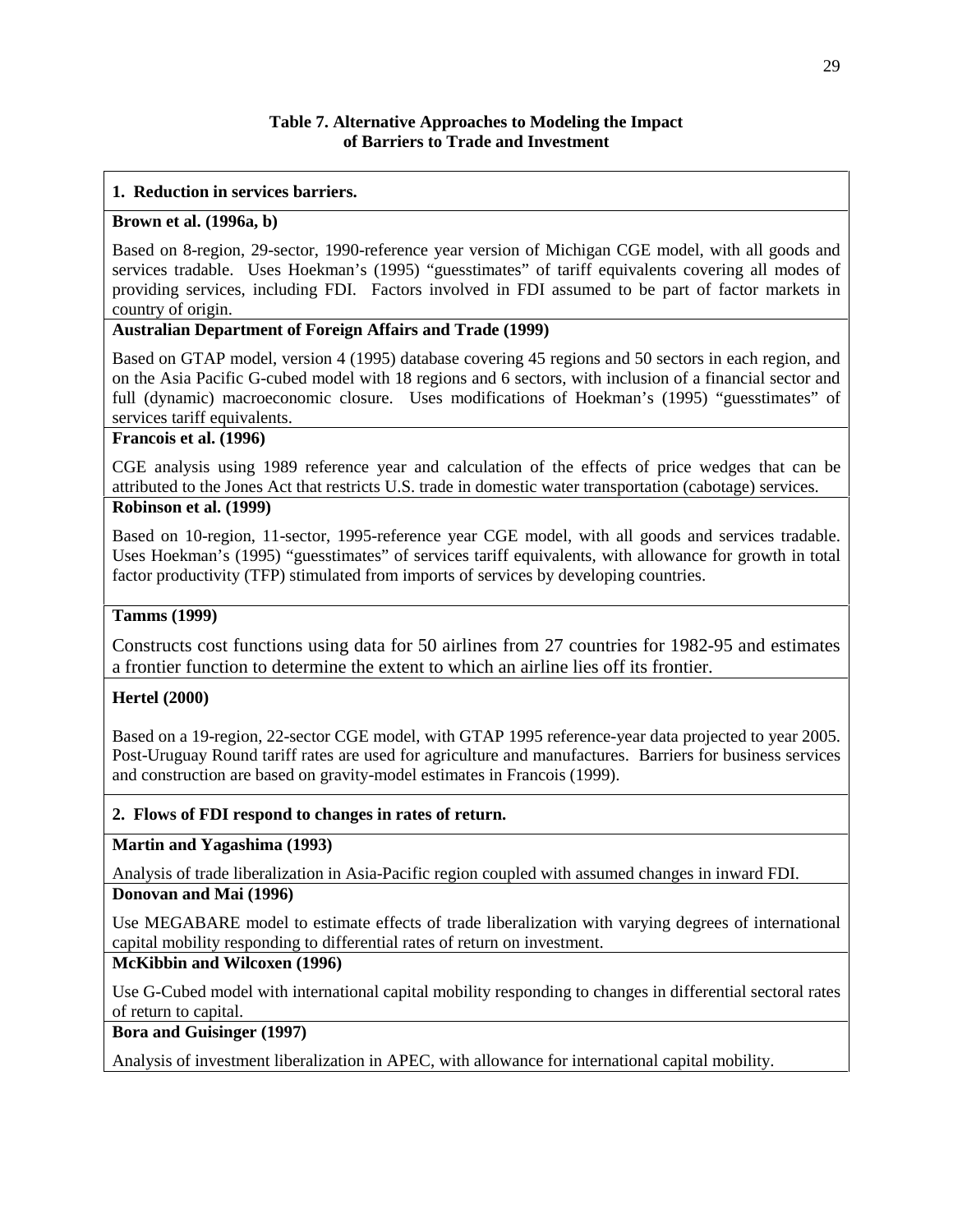### **Adams (1998)**

Based on GTAP model, with 14 regions and 37 perfectly competitive sectors, and post-NAFTA database. Each region contributes a fixed proportion of its income to a global savings pool. Investment allocation depends upon relative rates of return. Focus is on effects of trade liberalization in APEC. FDI is not modeled explicitly.

### **Dee et al. (1996)**

Based on 13-region, 4-sector, 1992-reference year CGE model, with all goods and services tradable, monopolistic competition in the resources, food processing, and manufacturing sectors, and allowance of capital accumulation and international factor mobility. Uses Hoekman's (1995) "guesstimates" of services tariff equivalents.

#### **Dee et al. (1998)**

Based on same model and data as Dee et al. (1996), with analysis of APEC sectors selected for "early voluntary sectoral liberalization."

### **3. Links between parents and foreign affiliates and distinctions between foreign and domestic firms.**

#### **Markusen et al. (1995)**

Analysis of trade liberalization in the automobile industry in the NAFTA countries, using a model with multinational firms or national firms responding to changes in their market shares.

### **Markusen et al. (1999)**

Conceptual static and dynamic CGE model used to analyze how inward FDI in producer services may complement domestic skilled labor, affect the pattern of trade in goods, and determine the characteristics of the dynamic adjustment path.

#### **Benjamin and Diao (1997)**

Based on 10-region, 11-sector CGE model, using data for the early 1990s, with the focus on liberalization of cross-border trade of other private services in APEC. Service providers in the single services sector are imperfectly competitive and have fixed costs, and are able to price discriminate across countries. Liberalization is modeled as both reducing fixed costs and removing the market segmentation that permits price discrimination. FDI is not modeled explicitly, but it could be.

### **Petri (1997)**

Based on 6-region, 3-sector CGE model, using 1992 GTAP dataset, with FDI distinguished between activities of domestic and foreign-owned firms. Products differentiated by both country of ownership and place of production. Capital allocation between sectors and between domestic and foreign investments responds to changes in rates of return and to investor preferences. Barriers to FDI modeled as a tax on FDI profits.

#### **Dee and Hanslow (2000)**

Based on 19-region, 3-sector, 1995-reference year CGE model, with modifications of Petri's (1995) framework and updating of data on FDI stocks, output, and rates of return. Used averages of services barriers for banking and telecommunications services contained in Kalirajan et al. (1999) and Warren  $(2000)$ .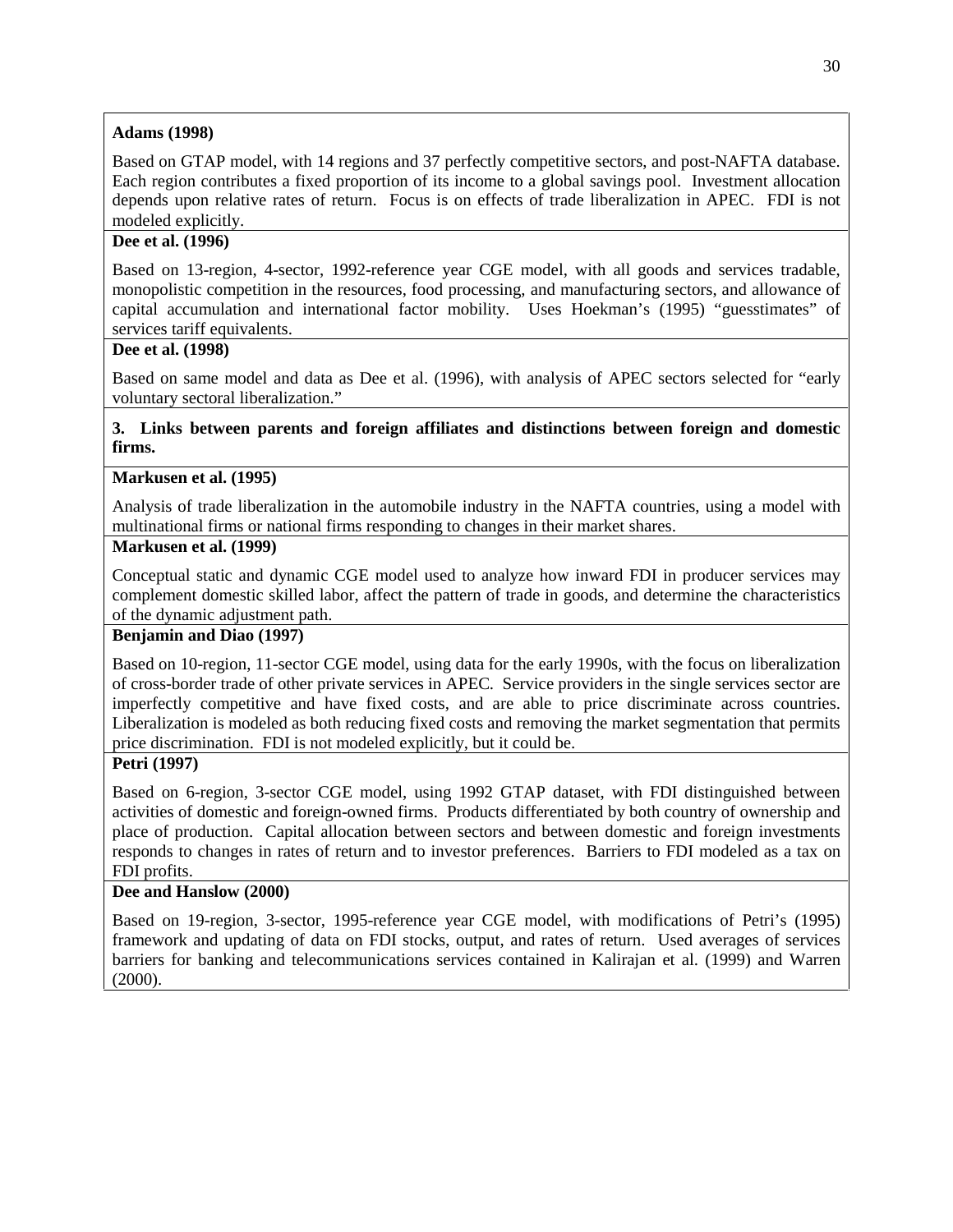### **TABLE 8**

#### **WELFARE AND WAGES SUMMARY RESULTS FROM FREE MARKET ACCESS BY FOREIGN FIRMS PERCENT CHANGE IN IMPORTS, EXPORTS, TERMS OF TRADE,**

| Country                                                              | Imports         | Exports         | Terms of Trade | <b>Equivalent Variation</b> |                 | Wage           |
|----------------------------------------------------------------------|-----------------|-----------------|----------------|-----------------------------|-----------------|----------------|
|                                                                      | <b>Billions</b> | <b>Billions</b> | Percent Change | Percent                     | <b>Billions</b> | Percent Change |
| (1)                                                                  | (2)             | (3)             | (4)            | (5)                         | (6)             | (7)            |
|                                                                      |                 |                 |                |                             |                 |                |
| A. Perfect International Capital Mobility, Fixed World Capital Stock |                 |                 |                |                             |                 |                |
| <b>Industrialized Countries</b>                                      |                 |                 |                |                             |                 |                |
| Australia                                                            | 1.1             | 1.6             | $-0.1$         | 1.8                         | 6.0             | 3.3            |
| Canada                                                               | 17.8            | 33.6            | $-4.1$         | 14.8                        | 84.0            | 14.1           |
| European Union                                                       | 16.8            | 8.2             | 0.4            | 0.5                         | 42.4            | 1.7            |
| Japan                                                                | 12.1            | $-7.6$          | 1.6            | $-2.0$                      | $-103.7$        | $-0.8$         |
| New Zealand                                                          | 0.8             | 1.8             | $-2.0$         | 9.1                         | 5.2             | 11.9           |
| <b>United States</b>                                                 | 30.4            | 33.3            | 0.1            | 0.5                         | 35.0            | 2.9            |
| <b>Developing Countries</b>                                          |                 |                 |                |                             |                 |                |
| Asia                                                                 |                 |                 |                |                             |                 |                |
| China                                                                | 6.2             | 7.4             | $-0.4$         | 3.8                         | 26.9            | 4.4            |
| Hong Kong                                                            | 4.3             | 6.3             | $-0.4$         | 6.6                         | 6.6             | 13.0           |
| Indonesia                                                            | 2.9             | 9.7             | $-5.8$         | 15.6                        | 30.8            | 19.9           |
| Korea                                                                | 2.0             | $-1.6$          | 1.1            | $-2.8$                      | $-12.3$         | $-1.6$         |
| Malaysia                                                             | 1.8             | 1.7             | 0.2            | 2.3                         | 2.1             | 3.7            |
| Philippines                                                          | 0.8             | 1.1             | $-0.6$         | 2.3                         | 1.6             | 4.5            |
| Singapore                                                            | 5.0             | 6.6             | $-1.0$         | 1.7                         | 1.0             | 6.6            |
| Taiwan                                                               | 6.1             | 9.8             | $-2.3$         | 7.6                         | 20.7            | 5.8            |
| Thailand                                                             | 0.6             | $-0.9$          | 0.7            | $-2.2$                      | $-3.6$          | $-0.9$         |
| Other                                                                |                 |                 |                |                             |                 |                |
| Chile                                                                | 0.1             | $-0.3$          | 0.9            | $-2.0$                      | $-1.3$          | $-0.7$         |
| Mexico                                                               | 1.2             | $-1.4$          | 1.1            | $-4.3$                      | $-11.7$         | $-2.0$         |
| Rest of Cairns Group                                                 | 3.3             | $-3.3$          | 2.0            | $-3.7$                      | $-39.6$         | $-2.8$         |
| Total                                                                | 113.0           | 105.9           |                |                             | 90.3            |                |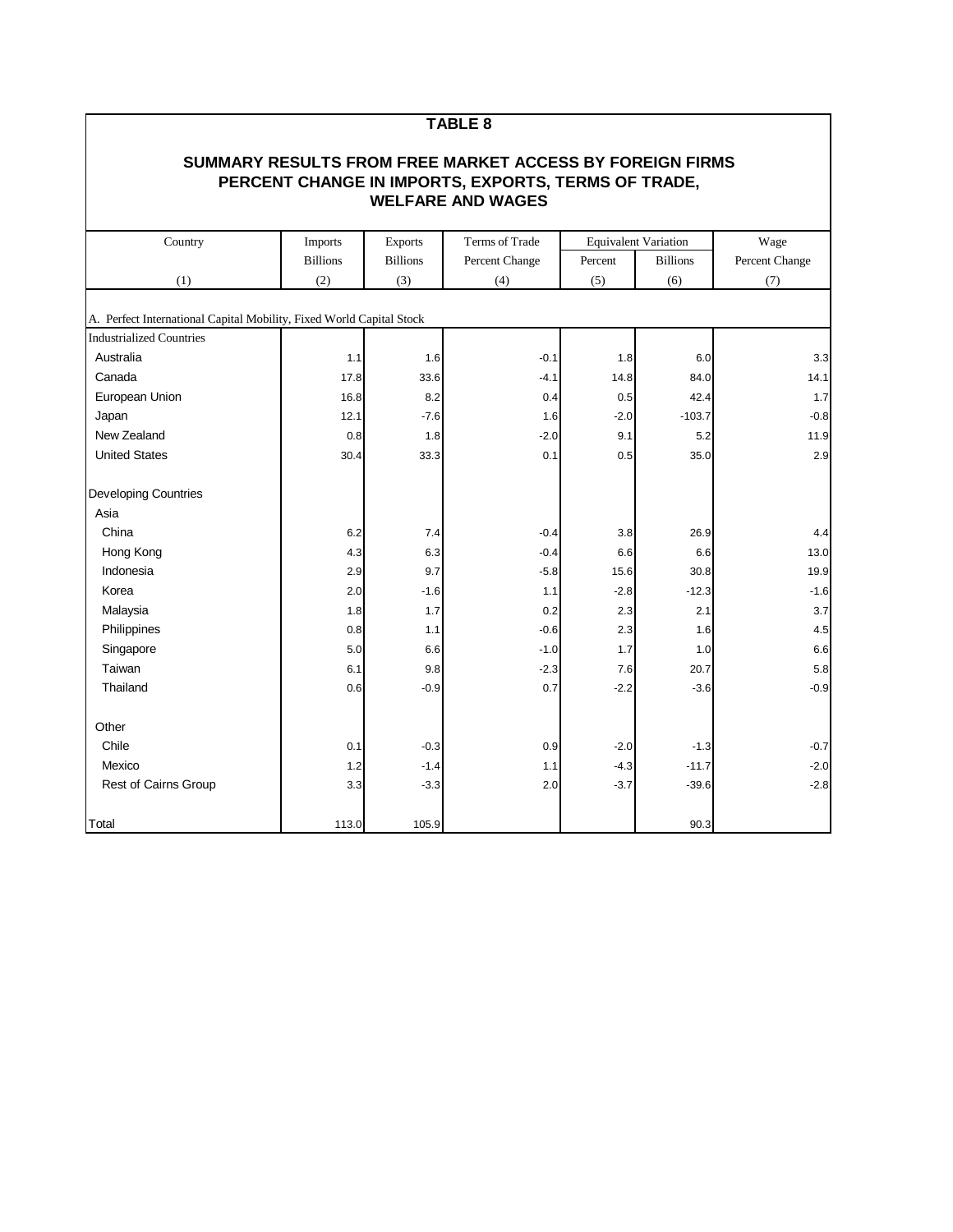## **TABLE 8 (continued)**

#### **SUMMARY RESULTS FROM FREE MARKET ACCESS BY FOREIGN FIRMS PERCENT CHANGE IN IMPORTS, EXPORTS, TERMS OF TRADE, WELFARE AND WAGES**

| Country                                                        | <b>Imports</b>  | Exports         | Terms of Trade | <b>Equivalent Variation</b> |                 | Wage           |
|----------------------------------------------------------------|-----------------|-----------------|----------------|-----------------------------|-----------------|----------------|
|                                                                | <b>Billions</b> | <b>Billions</b> | Percent Change | Percent                     | <b>Billions</b> | Percent Change |
| (1)                                                            | (2)             | (3)             | (4)            | (5)                         | (6)             | (7)            |
|                                                                |                 |                 |                |                             |                 |                |
| B. Risk Premium Elasticity = $0.1$ , Fixed World Capital Stock |                 |                 |                |                             |                 |                |
| <b>Industrialized Countries</b>                                |                 |                 |                |                             |                 |                |
| Australia                                                      | 1.1             | 1.4             | $-0.1$         | 1.5                         | 5.0             | 3.1            |
| Canada                                                         | 17.1            | 31.1            | $-3.8$         | 12.9                        | 73.7            | 13.0           |
| European Union                                                 | 16.3            | 7.9             | 0.4            | 0.5                         | 38.0            | 1.7            |
| Japan                                                          | 11.0            | $-6.1$          | 1.5            | $-1.7$                      | $-88.4$         | $-0.6$         |
| New Zealand                                                    | 0.8             | 1.6             | $-1.7$         | 7.5                         | 4.3             | 10.8           |
| <b>United States</b>                                           | 29.7            | 31.7            | 0.1            | 0.3                         | 23.2            | 2.9            |
| <b>Developing Countries</b>                                    |                 |                 |                |                             |                 |                |
| Asia                                                           |                 |                 |                |                             |                 |                |
| China                                                          | 5.9             | 6.8             | $-0.4$         | 3.2                         | 22.9            | 4.0            |
| Hong Kong                                                      | 3.8             | 5.3             | 0.0            | 5.4                         | 5.5             | 12.3           |
| Indonesia                                                      | 2.8             | 8.7             | $-5.3$         | 13.1                        | 25.8            | 18.0           |
| Korea                                                          | 2.0             | $-1.0$          | 0.9            | $-2.3$                      | $-10.1$         | $-1.2$         |
| Malaysia                                                       | 1.7             | 1.5             | 0.2            | 1.9                         | 1.8             | 3.5            |
| Philippines                                                    | 0.8             | 1.1             | $-0.6$         | 1.9                         | 1.3             | 4.3            |
| Singapore                                                      | 4.7             | 6.2             | $-0.9$         | 1.3                         | 0.7             | 6.4            |
| Taiwan                                                         | 5.8             | 9.3             | $-2.2$         | 6.8                         | 18.5            | 5.4            |
| Thailand                                                       | 0.7             | $-0.6$          | 0.5            | $-1.8$                      | $-2.9$          | $-0.4$         |
| Other                                                          |                 |                 |                |                             |                 |                |
| Chile                                                          | 0.1             | $-0.2$          | 0.8            | $-1.6$                      | $-1.0$          | $-0.3$         |
| Mexico                                                         | 1.3             | $-0.7$          | 0.9            | $-3.2$                      | $-8.8$          | $-1.1$         |
| Rest of Cairns Group                                           | 2.9             | $-2.7$          | 1.8            | $-3.2$                      | $-34.1$         | $-2.3$         |
| Total                                                          | 108.5           | 101.3           |                |                             | 75.6            |                |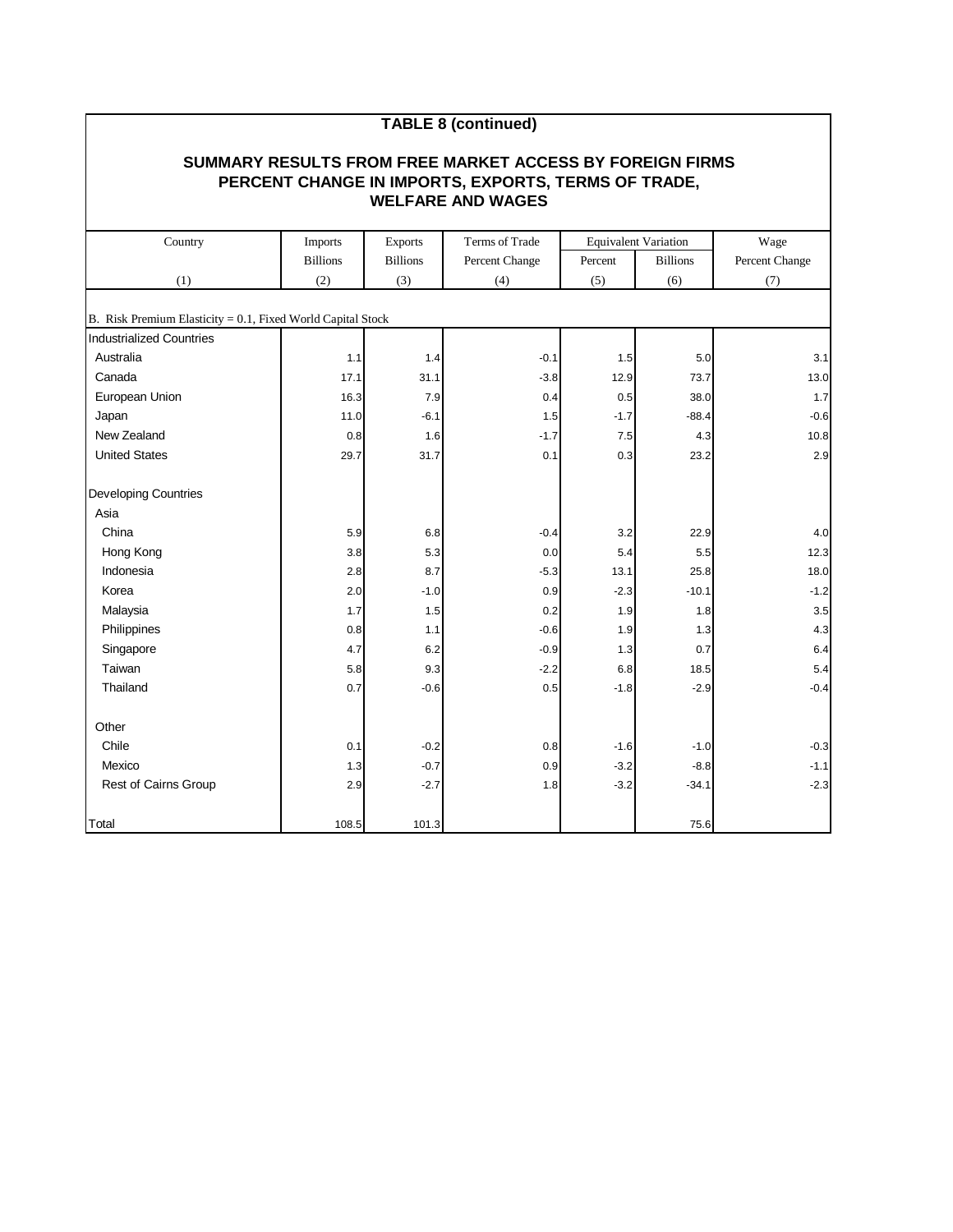## **TABLE 8 (continued)**

#### **SUMMARY RESULTS FROM FREE MARKET ACCESS BY FOREIGN FIRMS PERCENT CHANGE IN IMPORTS, EXPORTS, TERMS OF TRADE, WELFARE AND WAGES**

| Country                                                                  | <b>Imports</b>  | Exports         | Terms of Trade |         | <b>Equivalent Variation</b> | Wage           |
|--------------------------------------------------------------------------|-----------------|-----------------|----------------|---------|-----------------------------|----------------|
|                                                                          | <b>Billions</b> | <b>Billions</b> | Percent Change | Percent | <b>Billions</b>             | Percent Change |
| (1)                                                                      | (2)             | (3)             | (4)            | (5)     | (6)                         | (7)            |
|                                                                          |                 |                 |                |         |                             |                |
| C. Risk Premium Elasticity = $0.1$ , World Capital Stock Increased by 3% |                 |                 |                |         |                             |                |
| <b>Industrialized Countries</b>                                          |                 |                 |                |         |                             |                |
| Australia                                                                | 1.3             | 2.3             | $-0.6$         | 4.9     | 16.8                        | 4.6            |
| Canada                                                                   | 16.7            | 35.4            | $-4.4$         | 14.9    | 85.0                        | 14.0           |
| European Union                                                           | $-39.0$         | $-3.4$          | $-2.2$         | 2.5     | 202.4                       | 2.3            |
| Japan                                                                    | $-4.0$          | 3.9             | $-0.3$         | 0.5     | 25.7                        | 0.6            |
| New Zealand                                                              | 0.7             | 2.0             | $-2.5$         | 10.5    | 6.0                         | 12.5           |
| <b>United States</b>                                                     | 25.0            | 36.4            | $-0.6$         | 3.1     | 222.5                       | 4.0            |
| <b>Developing Countries</b>                                              |                 |                 |                |         |                             |                |
| Asia                                                                     |                 |                 |                |         |                             |                |
| China                                                                    | 3.5             | 13.7            | $-1.6$         | 6.0     | 42.8                        | 6.5            |
| Hong Kong                                                                | 6.4             | 6.2             | $-0.7$         | 13.4    | 13.5                        | 15.1           |
| Indonesia                                                                | 2.2             | 9.9             | $-6.3$         | 16.9    | 33.3                        | 20.2           |
| Korea                                                                    | 0.3             | $-0.1$          | $-0.2$         | 1.4     | 6.4                         | 0.6            |
| Malaysia                                                                 | 1.8             | 3.4             | $-0.5$         | 4.7     | 4.4                         | 5.3            |
| Philippines                                                              | 1.1             | 1.1             | $-1.1$         | 8.3     | 5.7                         | 7.2            |
| Singapore                                                                | 4.6             | 6.3             | $-1.3$         | 4.3     | 2.5                         | 5.9            |
| Taiwan                                                                   | 5.2             | 12.3            | $-2.9$         | 7.7     | 21.2                        | 6.2            |
| Thailand                                                                 | $1.2$           | 0.7             | $-0.4$         | 4.4     | 7.1                         | 3.2            |
| Other                                                                    |                 |                 |                |         |                             |                |
| Chile                                                                    | 0.0             | 0.2             | $-0.3$         | 2.7     | 1.7                         | 2.4            |
| Mexico                                                                   | 1.1             | 2.7             | $-0.1$         | 0.2     | 0.5                         | 1.5            |
| Rest of Cairns Group                                                     | 0.2             | $-1.0$          | 0.1            | 0.6     | 6.2                         | $-0.1$         |
| Total                                                                    | 28.4            | 132.0           |                |         | 703.7                       |                |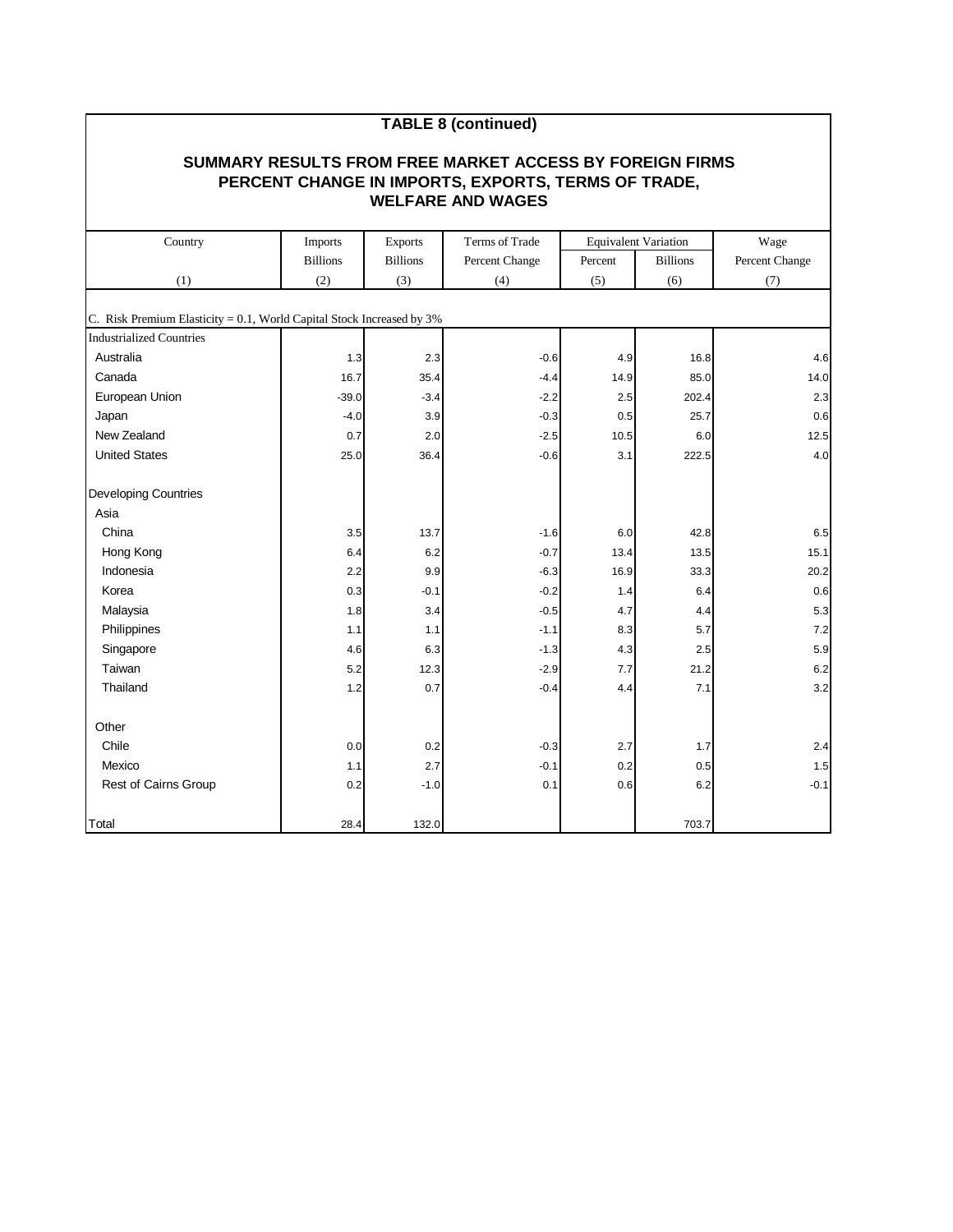#### **TABLE 9**

### **BY SECTOR PERCENT CHANGE IN EXPORTS, IMPORTS, OUTPUT, NUMBER OF FIRMS AND OUTPUT OF FOREIGN OWNED FIRMS**

### **FREE TRADE IN SERVICES - RISK PREMIUM ELASTICITY 0.1 WORLD CAPITAL STOCK AUGMENTED BY THREE PERCENT**

Percent Change

|                                 |                |         |         |        |           | Output of     |
|---------------------------------|----------------|---------|---------|--------|-----------|---------------|
| Country                         | Sector         | Exports | Imports | Output | No. Firms | Foreign-Owned |
|                                 |                |         |         |        |           | Firms         |
| (1)                             | (2)            | (3)     | (4)     | (5)    | (6)       | (7)           |
| <b>Industrialized Countries</b> |                |         |         |        |           |               |
|                                 |                |         |         |        |           |               |
| Australia                       | Agr.           | 1.0     | $-1.0$  | 3.5    | 11.0      | $-5.1$        |
|                                 | Mfr.           | 7.9     | 1.8     | 7.6    | $-7.0$    | 36.8          |
|                                 | Ser.           | $-0.2$  | 2.8     | 2.1    | 3.3       | 0.7           |
|                                 | <b>AVERAGE</b> | 3.7     | 1.9     | 3.5    | $-0.9$    | 18.3          |
| Canada                          | Agr.           | 2.4     | 14.5    | 14.3   | 9.5       | 95.6          |
|                                 | Mfr.           | 23.9    | 7.3     | 26.1   | 10.3      | 54.1          |
|                                 | Ser.           | $-9.5$  | 20.5    | 8.4    | 2.2       | 70.4          |
|                                 | AVERAGE        | 17.8    | 9.7     | 15.3   | 6.1       | 56.9          |
| European Union                  | Agr.           | 1.9     | $-21.5$ | 9.9    | $-13.0$   | 59.1          |
|                                 | Mfr.           | $-0.9$  | $-0.9$  | 2.1    | 0.1       | 64.4          |
|                                 | Ser.           | 0.8     | $-3.4$  | 1.6    | 0.4       | 62.9          |
|                                 | AVERAGE        | $-0.4$  | $-4.6$  | 2.0    | 0.1       | 62.0          |
| Japan                           | Agr.           | 2.7     | $-7.1$  | 0.6    | 3.6       | 114.6         |
|                                 | Mfr.           | 0.4     | 3.1     | $-0.4$ | 0.3       | 74.5          |
|                                 | Ser.           | 3.5     | $-4.8$  | $-0.4$ | 0.5       | 53.3          |
|                                 | AVERAGE        | 0.8     | $-1.0$  | $-0.4$ | 0.4       | 68.7          |
| New Zealand                     | Agr.           | 28.0    | $-20.4$ | 18.1   | 20.2      | 68.3          |
|                                 | Mfr.           | 11.4    | 4.9     | 12.4   | 7.5       | 42.7          |
|                                 | Ser.           | $-0.2$  | 8.5     | 7.8    | 1.0       | 47.1          |
|                                 | AVERAGE        | 11.6    | 4.4     | 10.2   | 4.6       | 52.6          |
| <b>United States</b>            | Agr.           | 4.5     | $-6.5$  | 5.6    | 7.0       | 105.8         |
|                                 | Mfr.           | 6.1     | 4.4     | 5.4    | $-1.5$    | 58.4          |
|                                 | Ser.           | 2.3     | 1.5     | 3.1    | $-0.6$    | 97.6          |
|                                 | AVERAGE        | 5.1     | 2.9     | 3.9    | $-1.0$    | 71.2          |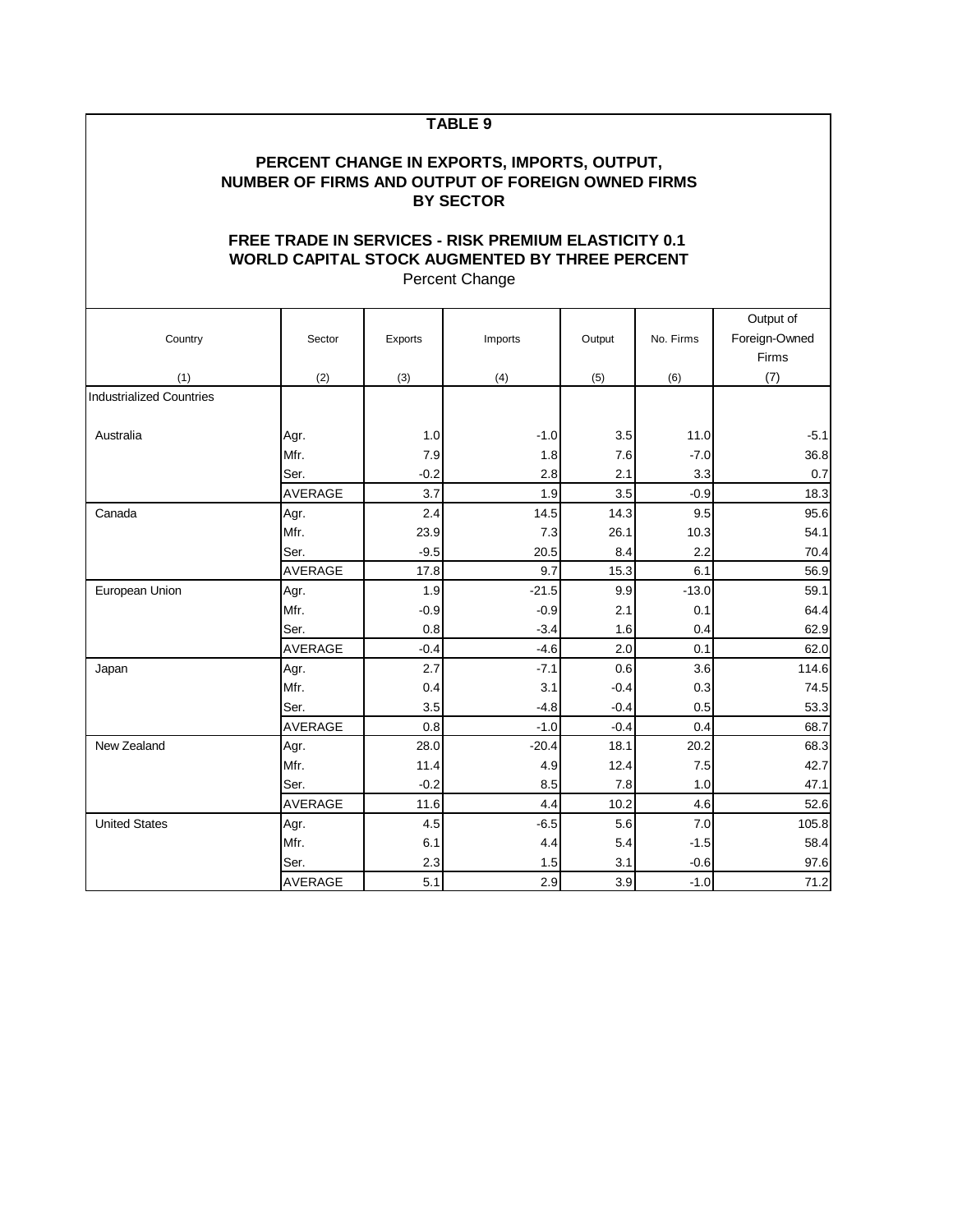### **TABLE 9 (continued)**

#### **PERCENT CHANGE IN EXPORTS, IMPORTS, OUTPUT, NUMBER OF FIRMS AND OUTPUT OF FOREIGN OWNED FIRMS BY SECTOR**

### **FREE TRADE IN SERVICES - RISK PREMIUM ELASTICITY 0.1 WORLD CAPITAL STOCK AUGMENTED BY THREE PERCENT**

Percent Change

|                           |                |         |         |        |           | Output of     |
|---------------------------|----------------|---------|---------|--------|-----------|---------------|
| Country                   | Sector         | Exports | Imports | Output | No. Firms | Foreign-Owned |
|                           |                |         |         |        |           | Firms         |
| (1)                       | (2)            | (3)     | (4)     | (5)    | (6)       | (7)           |
| Developing Countries-Asia |                |         |         |        |           |               |
|                           |                |         |         |        |           |               |
| China                     | Agr.           | 1.7     | 1.0     | 5.4    | 0.5       | 103.6         |
|                           | Mfr.           | 6.6     | 2.8     | 6.9    | 0.6       | 73.6          |
|                           | Ser.           | 8.6     | $-1.9$  | 6.6    | $-1.6$    | 113.8         |
|                           | AVERAGE        | 6.5     | 2.2     | 6.5    | 0.1       | 93.5          |
| Hong Kong                 | Agr.           | 41.0    | $-2.7$  | 42.2   | 83.6      | 42.0          |
|                           | Mfr.           | 14.0    | 7.6     | 15.5   | 21.6      | 25.4          |
|                           | Ser.           | 4.1     | 1.9     | 7.4    | 5.3       | 11.5          |
|                           | AVERAGE        | 8.3     | 5.9     | 10.0   | 11.6      | 25.0          |
| Indonesia                 | Agr.           | 34.9    | $-20.6$ | 23.8   | 10.7      | 81.8          |
|                           | Mfr.           | 13.4    | 6.1     | 18.5   | $-1.8$    | 97.5          |
|                           | Ser.           | $-2.2$  | 11.4    | 10.9   | 3.6       | 96.8          |
|                           | <b>AVERAGE</b> | 18.7    | 4.6     | 16.1   | 0.5       | 86.1          |
| Korea                     | Agr.           | 0.8     | $-7.1$  | 1.5    | 4.0       | 18.8          |
|                           | Mfr.           | $-0.5$  | 2.6     | $-0.2$ | $-1.2$    | 60.9          |
|                           | Ser.           | 2.1     | $-2.0$  | 0.5    | 0.2       | 42.0          |
|                           | AVERAGE        | $-0.1$  | 0.2     | 0.2    | $-0.8$    | 55.5          |
| Malaysia                  | Agr.           | 7.4     | $-2.1$  | 6.0    | $-5.5$    | 62.9          |
|                           | Mfr.           | 3.6     | 3.5     | 3.6    | 2.1       | 2.6           |
|                           | Ser.           | 4.6     | $-3.7$  | 4.1    | 2.4       | 23.8          |
|                           | AVERAGE        | 4.1     | 2.4     | 4.1    | 1.9       | 17.9          |
| Philippines               | Agr.           | $-1.2$  | $-2.3$  | 6.2    | 4.7       | 51.3          |
|                           | Mfr.           | 5.9     | 4.4     | 7.3    | $-0.3$    | 71.7          |
|                           | Ser.           | 1.7     | 1.9     | 4.1    | 2.8       | 96.2          |
|                           | AVERAGE        | 4.2     | 3.2     | 5.7    | 1.6       | 70.9          |
| Singapore                 | Agr.           | 21.9    | 2.0     | 17.0   | 48.1      | $-0.3$        |
|                           | Mfr.           | 4.3     | 4.6     | 4.7    | 0.4       | 18.2          |
|                           | Ser.           | 7.7     | $-1.7$  | 6.9    | 1.1       | 24.6          |
|                           | AVERAGE        | 5.3     | 3.6     | 5.8    | 1.5       | 21.3          |
| Taiwan                    | Agr.           | 3.4     | 8.9     | 8.3    | 4.7       | 57.4          |
|                           | Mfr.           | 10.3    | 4.3     | 11.6   | $-2.0$    | 69.8          |
|                           | Ser.           | $-0.8$  | 6.5     | 4.9    | 2.9       | 96.9          |
|                           | AVERAGE        | 9.5     | 4.9     | 8.4    | $-1.0$    | 71.0          |
| Thailand                  | Agr.           | 2.3     | $-7.7$  | 3.6    | 2.0       | 146.7         |
|                           | Mfr.           | 0.4     | 3.3     | 1.6    | $-0.7$    | 79.0          |
|                           | Ser.           | 3.4     | $-1.8$  | 3.3    | 0.4       | 123.8         |
|                           | AVERAGE        | 1.1     | 1.5     | 2.5    | $-0.2$    | 105.2         |